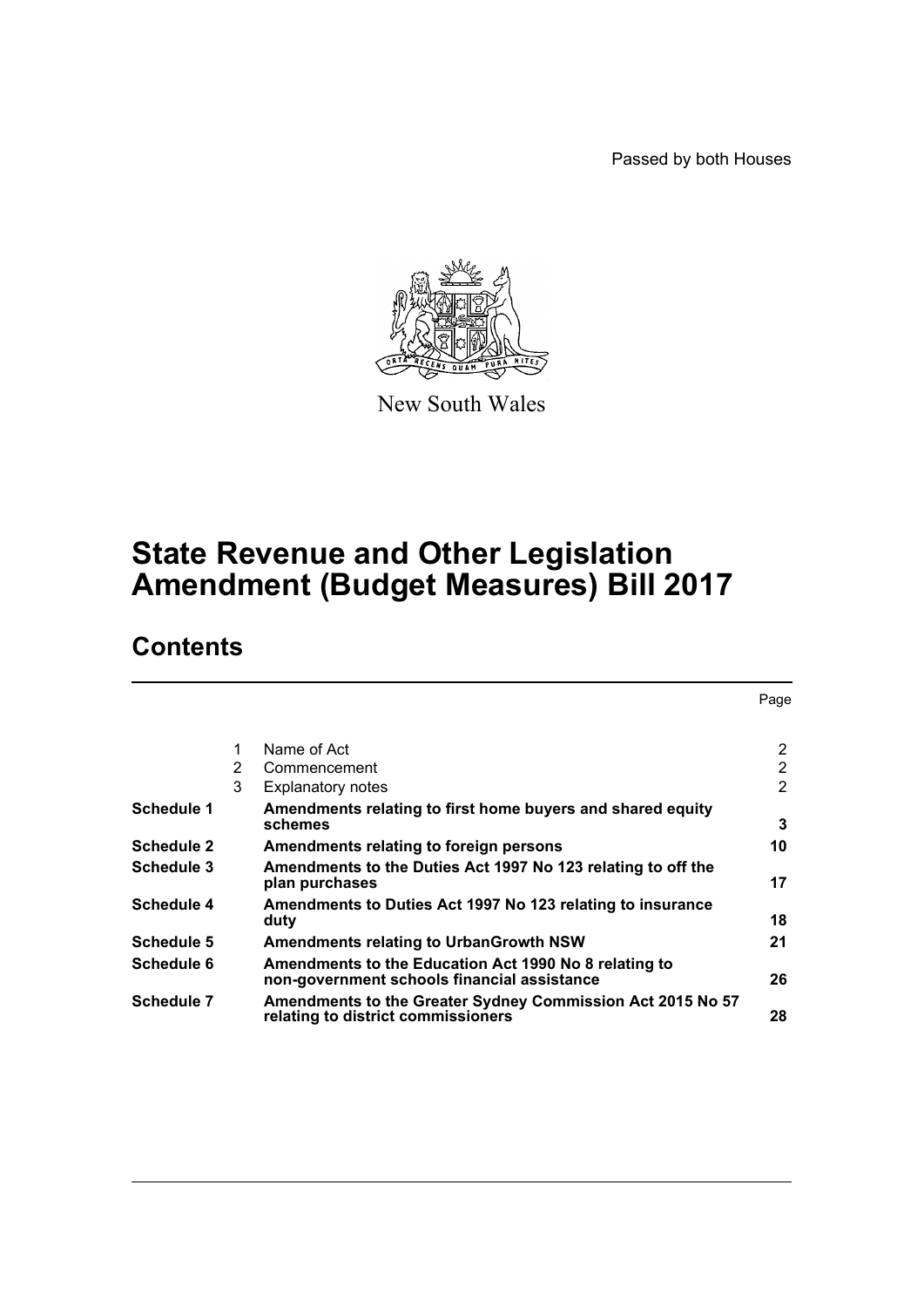*I certify that this public bill, which originated in the Legislative Assembly, has finally passed the Legislative Council and the Legislative Assembly of New South Wales.*

> *Clerk of the Legislative Assembly. Legislative Assembly, Sydney,* , 2017



New South Wales

# **State Revenue and Other Legislation Amendment (Budget Measures) Bill 2017**

Act No , 2017

An Act to amend State revenue and other legislation in connection with the State budget for the 2017-2018 financial year and for other purposes.

*I have examined this bill and find it to correspond in all respects with the bill as finally passed by both Houses.*

*Assistant Speaker of the Legislative Assembly.*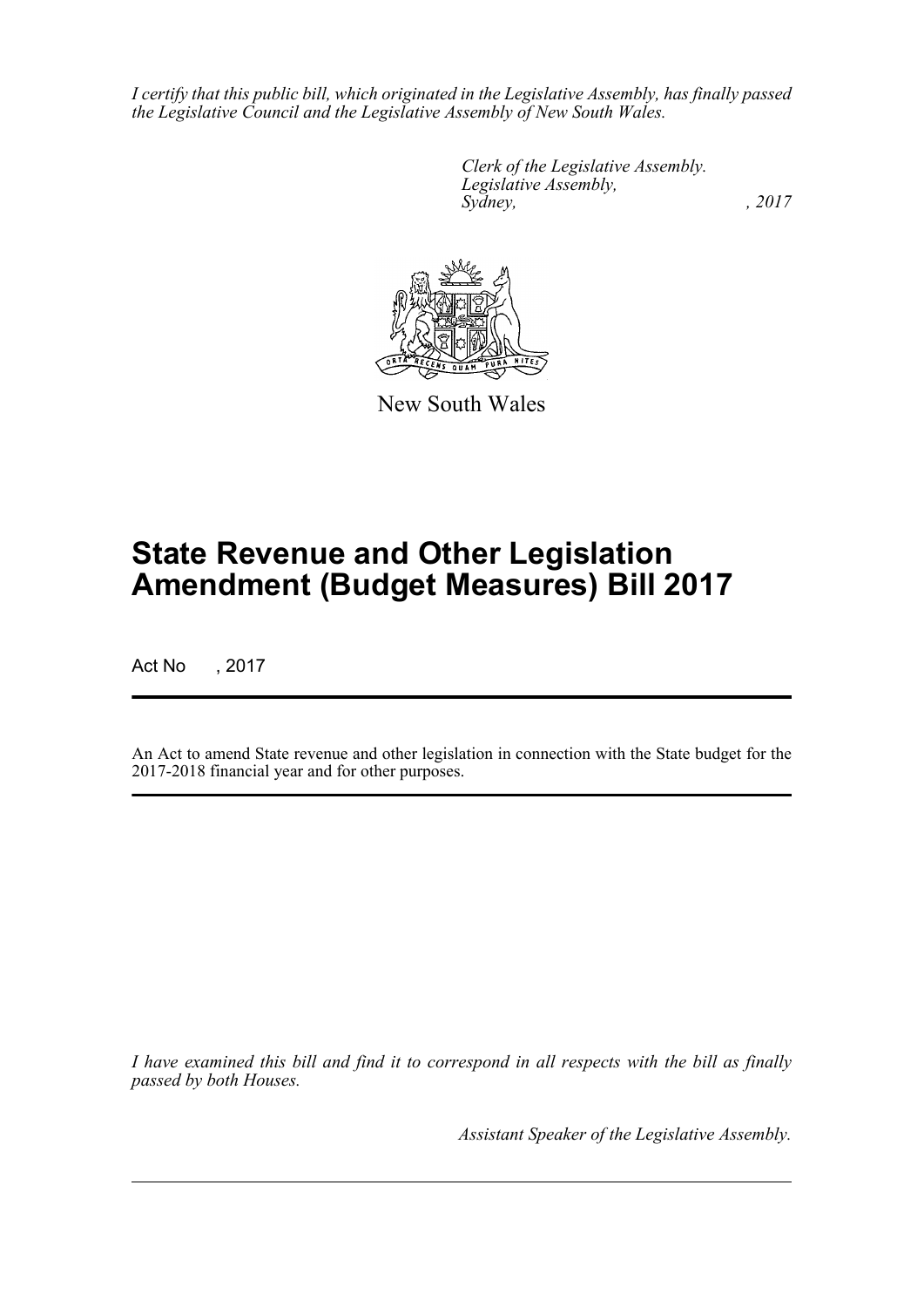State Revenue and Other Legislation Amendment (Budget Measures) Bill 2017 [NSW]

#### <span id="page-2-0"></span>**The Legislature of New South Wales enacts:**

#### **1 Name of Act**

This Act is the *State Revenue and Other Legislation Amendment (Budget Measures) Act 2017*.

## <span id="page-2-1"></span>**2 Commencement**

- (1) This Act commences on 1 July 2017, except as otherwise provided by this section.
- (2) Schedule 2.1 [3] and 2.2 [5] commence on a day or days to be appointed by proclamation.
- (3) Schedule 2.1 [5] is taken to have commenced on 20 June 2017.

#### <span id="page-2-2"></span>**3 Explanatory notes**

The matter appearing under the heading "Explanatory note" in any of the Schedules does not form part of this Act.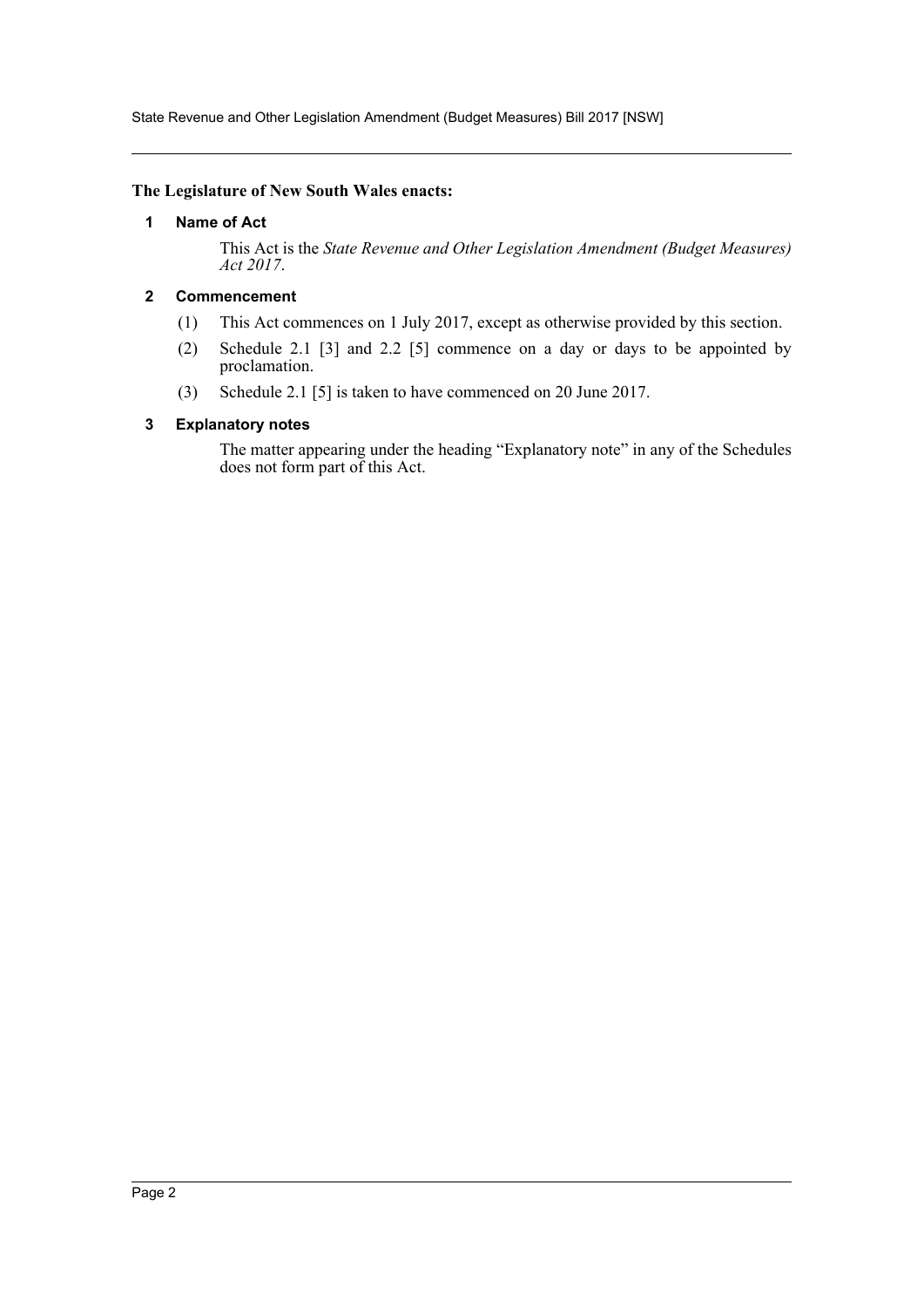# <span id="page-3-0"></span>**Schedule 1 Amendments relating to first home buyers and shared equity schemes**

# **1.1 Duties Act 1997 No 123**

## **[1] Section 64 Conversion of land use entitlement to different form of title**

Omit "First Home—New Home" from section 64 (c) (iv). Insert instead "First Home Buyers Assistance".

## **[2] Section 65 Exemptions from duty**

Insert after section 65 (24):

## (25) **Shared equity schemes**

No duty is chargeable under this Chapter on the transfer of land, a land use entitlement or an interest in land or in a land use entitlement if:

- (a) the transferor or, if there is more than one, each of them, is an approved equity partner under an approved shared equity scheme, and
- (b) the transferee or, if there is more than one, each of them, is a home buyer under an approved shared equity scheme, and
- (c) the transfer occurs as part of the approved shared equity scheme.

## **[3] Chapter 2, Part 8, Division 1, heading**

Omit the heading. Insert instead:

# **Division 1 First Home Buyers Assistance Scheme**

**[4] Section 69 The nature of the scheme**

Omit "a new home that is".

## **[5] Section 70 Commencement**

Omit "1 January 2012" wherever occurring in section 70 (a) and (b).

Insert instead "1 July 2017".

## **[6] Section 73A Application of eligibility criteria to joint purchasers and transferees**

Omit section 73 A (2). Insert instead:

- (2) If the agreement or transfer is entered into, or occurs, under an approved shared equity scheme, it does not matter that the approved equity partners are not eligible under the scheme, as long as the other purchasers or transferees are eligible.
- (3) This section does not affect section 78B.

## **[7] Section 74 Eligible agreements or transfers**

Omit "a new home that is" from section 74 (1).

## **[8] Section 74 (3) (a)**

Omit "\$650,000". Insert instead "\$800,000".

## **[9] Section 78A Duty payable if application approved**

Omit "\$550,000" from section 78A (1) (a). Insert instead "\$650,000".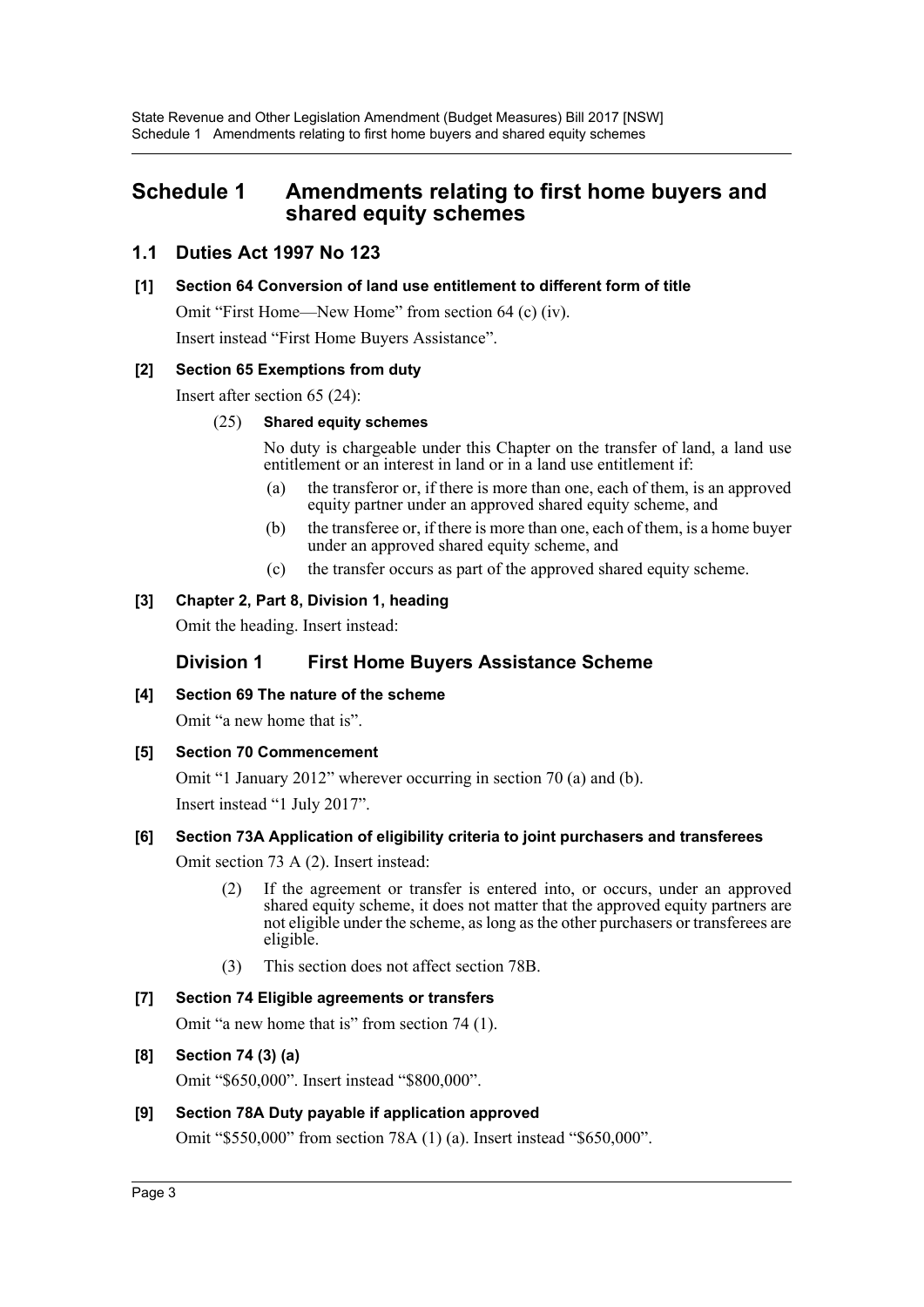## **[10] Section 78A (2) (a)**

Omit the paragraph. Insert instead:

(a) if the property has a private dwelling built on it—at the rate of  $21\%$  of the dutiable value of the dutiable property that is the subject of the agreement or transfer, less \$136,510, or

#### **[11] Section 78B Special concession for shared equity arrangements**

Insert after section 78B (5):

(6) This section does not apply to an agreement or transfer that is entered into, or occurs, under an approved shared equity scheme.

**Note.** An agreement or transfer that is entered into, or occurs, under an approved shared equity scheme is eligible under the scheme, even though not all the purchasers or transferees are eligible (see section 73A).

#### **[12] Section 80A Definitions**

Omit the definitions of *new home* and *substantially renovated home*.

#### **[13] Section 84 Relevant dates for eligibility**

Insert "and before 1 July 2017" after "1 July 2012" in section 84 (1).

#### **[14] Section 84 (3)**

Insert "and before 1 July 2017" after "1 July 2012".

#### **[15] Chapter 2, Part 8, Division 1B**

Omit the Division.

## **[16] Section 281**

Insert after section 280:

#### **281 Approved shared equity schemes**

(1) The Chief Commissioner may approve a shared equity scheme for the purposes of this Act.

**Note.** Sections 65 and 73A, and the *Land Tax Management Act 1956*, enable certain exemptions to be claimed in respect of approved shared equity schemes.

- (2) A *shared equity scheme* means any arrangements made for the purpose of, or having the effect of, providing for:
	- (a) 2 or more persons to jointly acquire ownership of a property under an agreement for sale or transfer, and
	- (b) one or more of those persons (*home buyers*) to have the exclusive right to occupy the property after the transfer occurs, with no limitation as to time, and
	- (c) one or more of the other persons (*equity partners*) to acquire an interest in the property that includes the right to a specified share of the capital gain in respect of the property but does not include a right to occupy the property, and
	- (d) the home buyer or, if there is more than one, the home buyers jointly, to acquire not less than a 20% share in the ownership of the property, and
	- (e) the home buyer or, if there is more than one, each of them, to purchase from the equity partner or, if there is more than one, any of them, an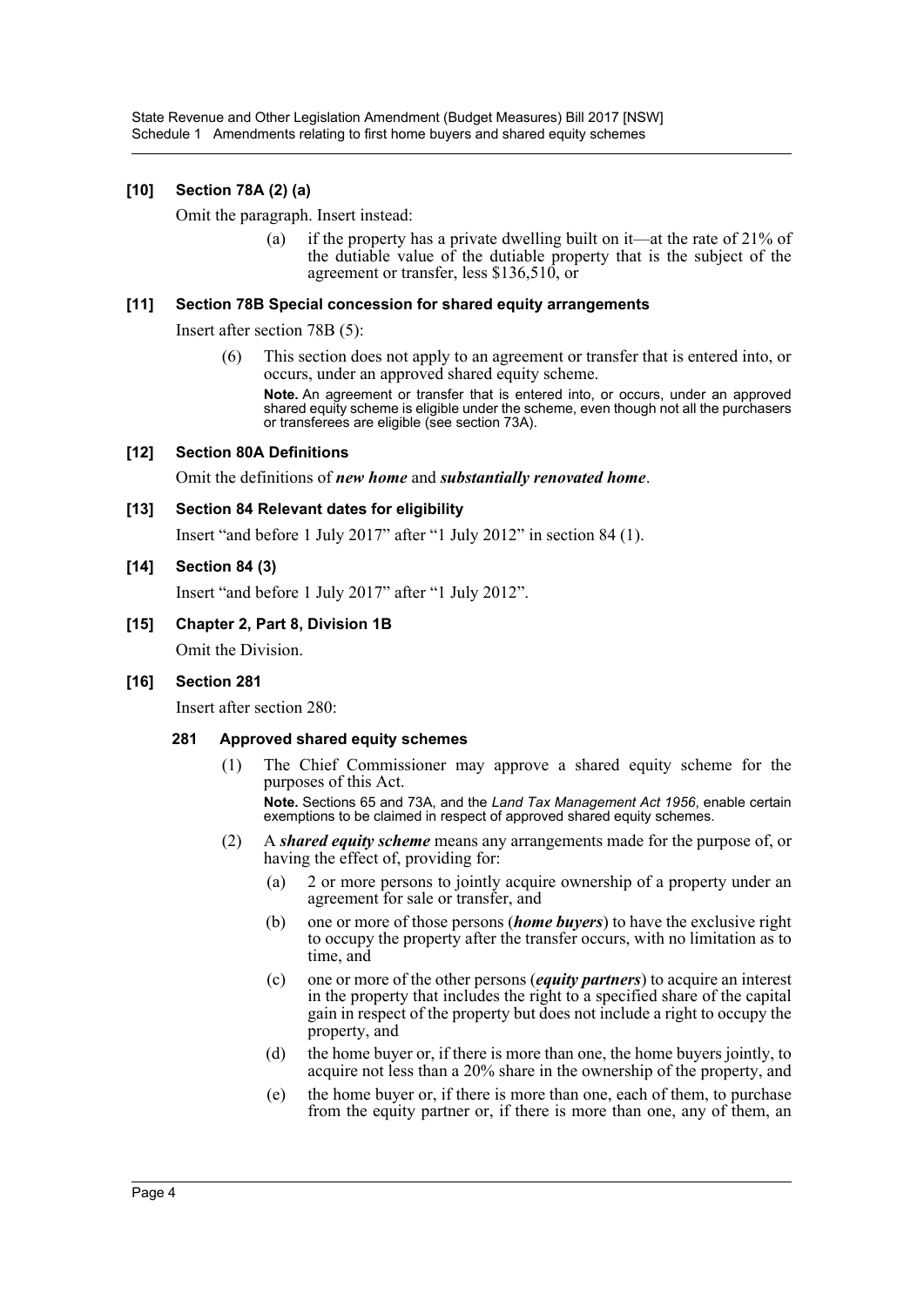increased share in the ownership of the property at an amount agreed between the home buyer and the equity partner.

- (3) A shared equity scheme can be approved under this section only if the equity partner in the shared equity scheme or, if there is more than one equity partner, each of them, is an approved equity partner.
- (4) An *approved equity partner* is any of the following:
	- (a) the New South Wales Land and Housing Corporation,
	- (b) a registered community housing provider within the meaning of Part 3 of the *Community Housing Providers (Adoption of National Law) Act 2012*,
	- (c) a person who is prescribed by the regulations as an approved equity partner for the purposes of this section or who belongs to a class of persons so prescribed.
- (5) The Treasurer may issue guidelines for the approval of shared equity schemes and the Chief Commissioner is to comply with those guidelines.
- (6) The guidelines are to be published on the NSW legislation website.

#### **[17] Schedule 1 Savings, transitional and other provisions**

Insert at the end of the Schedule:

# **Part 47 Provisions consequent on enactment of State Revenue and Other Legislation Amendment (Budget Measures) Act 2017**

## **128 Definition**

In this Part:

*amending Act* means the *State Revenue and Other Legislation Amendment (Budget Measures) Act 2017*.

## **129 Shared equity exemptions and First Home Buyers Assistance Scheme**

- (1) A provision of Part 7 or Division 1 of Part 8 of Chapter 2, as in force immediately before its amendment by the amending Act, continues to apply in respect of the following:
	- (a) an agreement for sale or transfer entered into before 1 July 2017,
	- (b) a transfer that occurs before 1 July 2017.
- (2) A provision of Part 7 or Division 1 of Part 8 of Chapter 2, as in force immediately before its amendment, also applies to:
	- (a) an agreement for sale or transfer entered into on or after 1 July 2017 if the Chief Commissioner is satisfied that:
		- (i) the agreement concerned replaces an agreement entered into before 1 July 2017, and
		- (ii) the replaced agreement was an agreement for the purchase of the same dutiable property, and
	- (b) a transfer that occurs on or after 1 July 2017 that is made in conformity with an agreement for sale or transfer referred to in subclause (1) (a).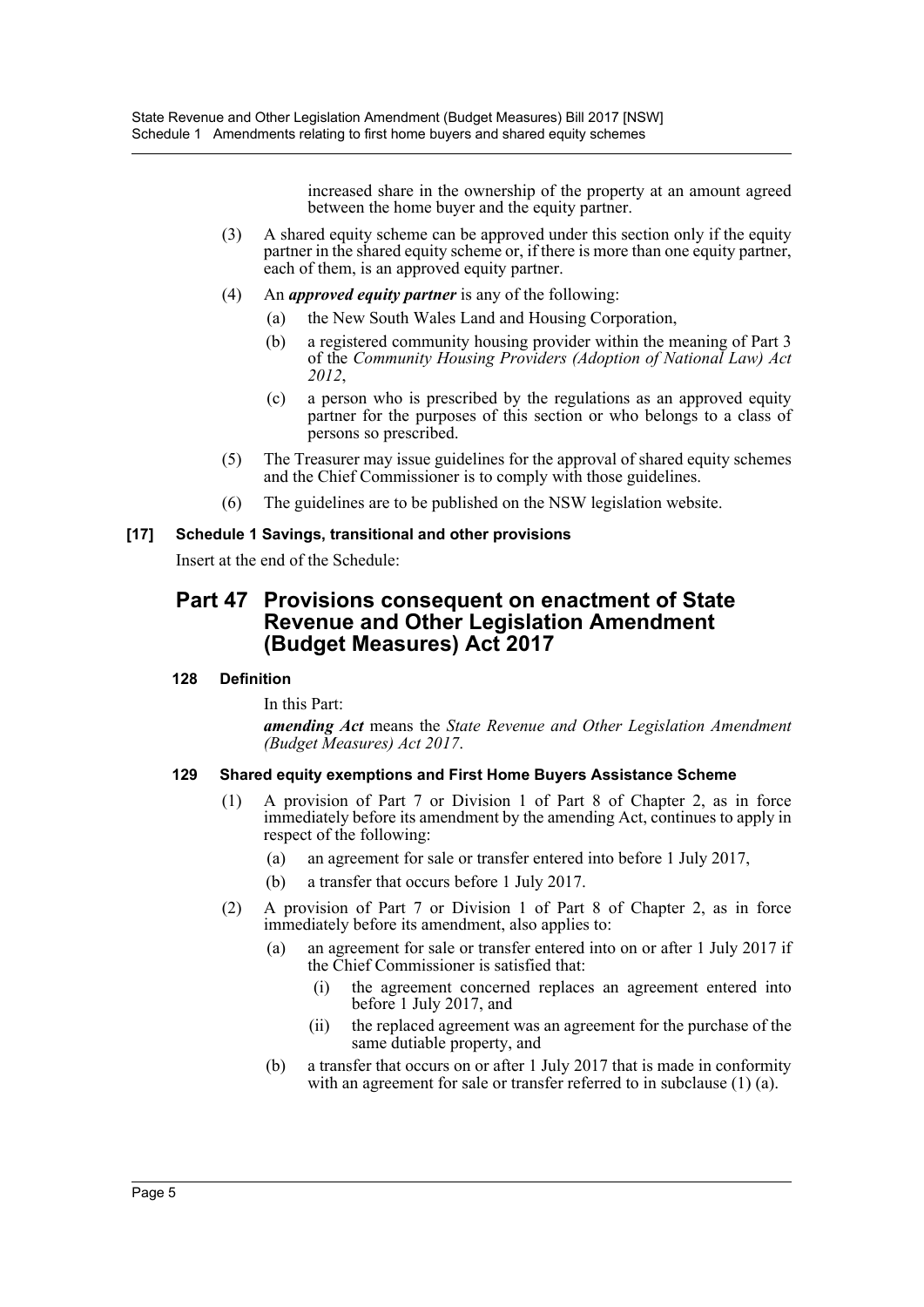#### **[18] Dictionary**

Insert in alphabetical order in clause 1:

*approved equity partner* has the meaning given by section 281.

*approved shared equity scheme* means a shared equity scheme approved by the Chief Commissioner under section 281.

#### **Explanatory note**

The proposed amendments to the *Duties Act 1997*:

- (a) rename the First Home—New Home Scheme as the First Home Buyers Assistance Scheme, and
- (b) increase (from \$650,000 to \$800,000) the dutiable value of property for which a concession may be claimed under the Scheme, and
- (c) increase (from \$550,000 to \$650,000) the dutiable value of property for which an exemption may be claimed under the Scheme, and
- (d) remove a limitation applying the Scheme to new homes, and
- (e) extend eligibility under the Scheme to certain purchasers under approved shared equity schemes, and
- (f) exempt from duty transfers of land that are made by an approved equity partner to a home owner under a shared equity scheme, and
- (g) provide for the closure of the New Home Grant Scheme, and
- (h) make other minor and consequential amendments.

## **1.2 First Home Owner Grant (New Homes) Act 2000 No 21**

#### **[1] Section 3 Definitions**

Omit the definition of *first home owner grant cap*. Insert in alphabetical order:

*eligibility cap*—see section 13A.

#### **[2] Section 7 Entitlement to grant**

Insert at the end of section 7 (1) (b):

, and

(c) the total value of the transaction does not exceed the eligibility cap for the type of first home owner grant that is available in respect of that transaction.

#### **[3] Section 7 (1A)**

Omit the subsection.

## **[4] Section 13AA**

Insert after section 13:

#### **13AA Types of first home owner grant that are available**

- (1) The following types of first home owner grant are available under this Act in respect of an eligible transaction:
	- (a) a first home builder's grant,
	- (b) a first home purchaser's grant.
- (2) A first home builder's grant is available under this Act only for the following categories of eligible transaction:
	- (a) a comprehensive building contract to build a new home,
	- (b) the building of a new home in New South Wales by an owner builder.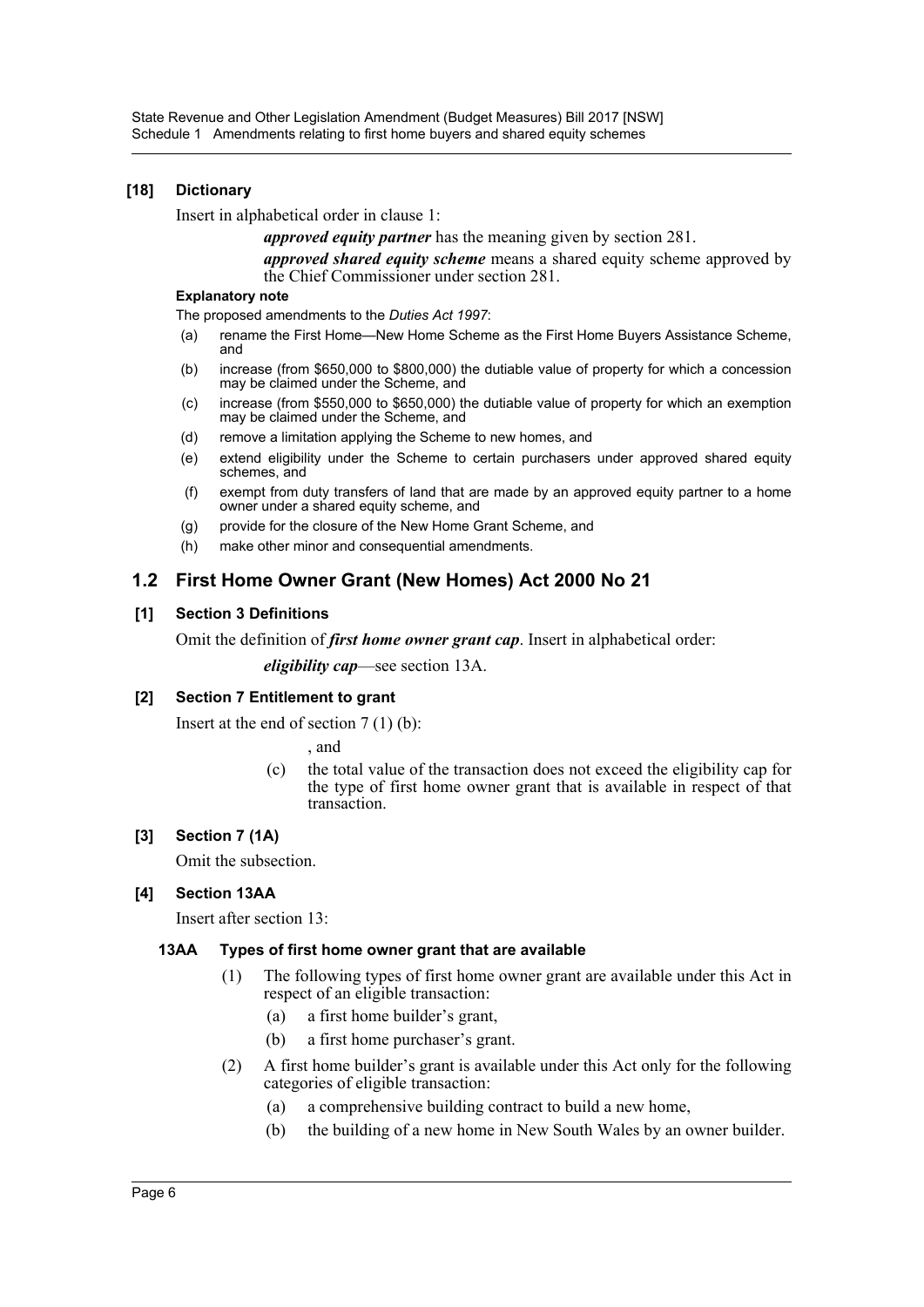- (3) A first home purchaser's grant is available under this Act for any other eligible transaction.
- (4) Only one type of first home owner grant is available for the same eligible transaction.

#### **[5] Section 13A**

Omit the section. Insert instead:

#### **13A Eligibility cap**

- (1) The total value of the eligible transaction must not exceed the eligibility cap for the type of first home owner grant that is available under this Act for that eligible transaction.
- (2) The *eligibility caps* are as follows:
	- (a) \$750,000 for a first home builder's grant,
	- (b) \$600,000 for a first home purchaser's grant.
- (3) The question of whether the total value of a transaction exceeds the amount of the eligibility cap is determined by reference to the total value of the transaction as at:
	- (a) in the case of a contract—the commencement date, or
	- (b) in the case of the building of a home by an owner builder—the date the transaction is completed.

**Note.** Section 20 authorises the grant to be paid before completion of an eligible transaction if the Chief Commissioner considers it appropriate.

- (4) The regulations may prescribe a different amount as the eligibility cap for any type of first home owner grant and may make provision for the eligible transactions to which the eligibility cap applies.
- (5) This section applies to the payment of a first home owner grant in respect of an eligible transaction that has a commencement date on or after 1 July 2017. **Note.** For eligible transactions with a commencement date before 1 July 2017, the transitional provisions in Schedule 1 apply. They preserve the previous first home owner grant cap as it applied to those transactions.

## **[6] Section 13B, heading**

Omit "**first home owner grant**". Insert instead "**eligibility**".

#### **[7] Section 15 All interested persons to join in application**

Insert after section 15 (2) (e):

(f) in the case of a home being purchased under a contract entered into under an approved shared equity scheme within the meaning of the *Duties Act 1997*—a person who is an approved equity partner (within the meaning of that Act) under the contract.

## **[8] Section 20 Payment in advance, subject to statutory conditions**

Omit "first home owner grant cap" wherever occurring in section 20 (2A) and (2B). Insert instead "eligibility cap".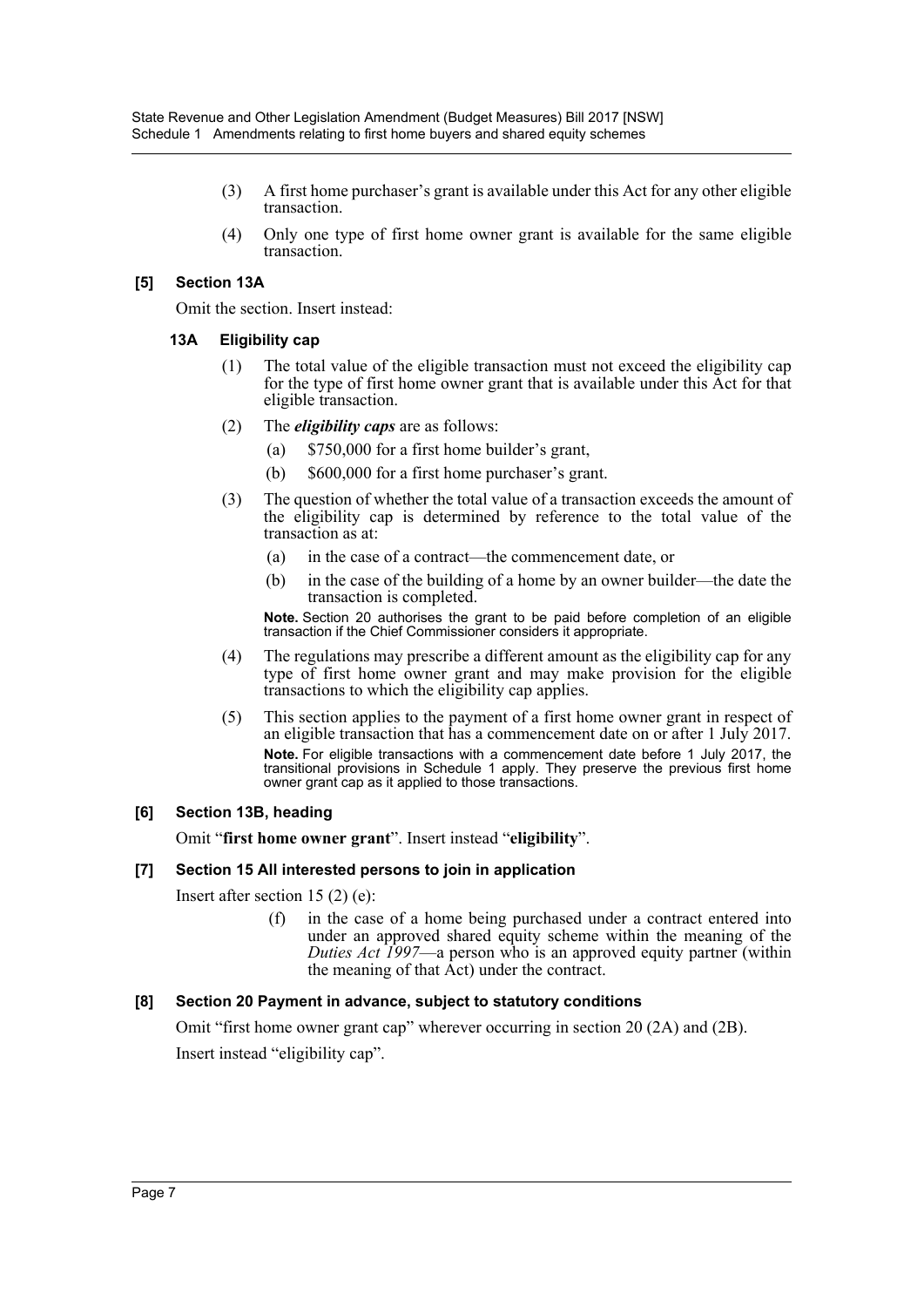#### **[9] Schedule 1 Savings, transitional and other provisions**

Insert at the end of the Schedule:

# **Part 14 Provisions consequent on enactment of State Revenue and Other Legislation Amendment (Budget Measures) Act 2017**

#### **22 Changes to eligibility cap**

- (1) This Act, as in force immediately before its amendment by the *State Revenue and Other Legislation Amendment (Budget Measures) Act 2017* continues to apply in respect of an eligible transaction that has a commencement date that is before 1 July 2017.
- (2) This Act, as in force immediately before the amendment, also applies to an eligible transaction with a commencement date on or after 1 July  $2017$  if the Chief Commissioner is satisfied that:
	- (a) the contract concerned replaces a contract made before 1 July 2017, and
	- (b) the replaced contract was a contract for the purchase of the same home or a comprehensive home building contract to build the same or a substantially similar home.

#### **Explanatory note**

The proposed amendments to the *First Home Owner Grant (New Homes) Act 2000* reduce, from \$750,000 to \$600,000, the first home owner grant cap for a contract to purchase a new home. The cap of \$750,000 will still apply to a contract to build a new home, and to the building of a new home by an owner builder. The Schedule also makes other amendments that are consequent on the amendments made by the Schedule and Schedule 1.1.

## **1.3 Land Tax Management Act 1956 No 26**

## **[1] Schedule 1A Principal place of residence exemption**

Omit the definition of *first home owner's duty concession scheme* from clause 10A (7).

Insert instead:

*first home owner's duty concession scheme* means the First Home Buyers Assistance Scheme under Division 1 of Part 8 of Chapter 2 of the *Duties Act* 1997 or any of the predecessors to that scheme under that Act.

#### **[2] Schedule 1A, clause 10AA**

Insert after clause 10A:

#### **10AA Concession for first home owners who purchase under approved shared equity schemes**

The principal place of residence exemption extends to land used and occupied as the principal place of residence of a natural person who owns the land, even if the land is jointly owned by any other person, if the land was acquired by the natural person under an approved shared equity scheme (within the meaning of the *Duties Act 1997*).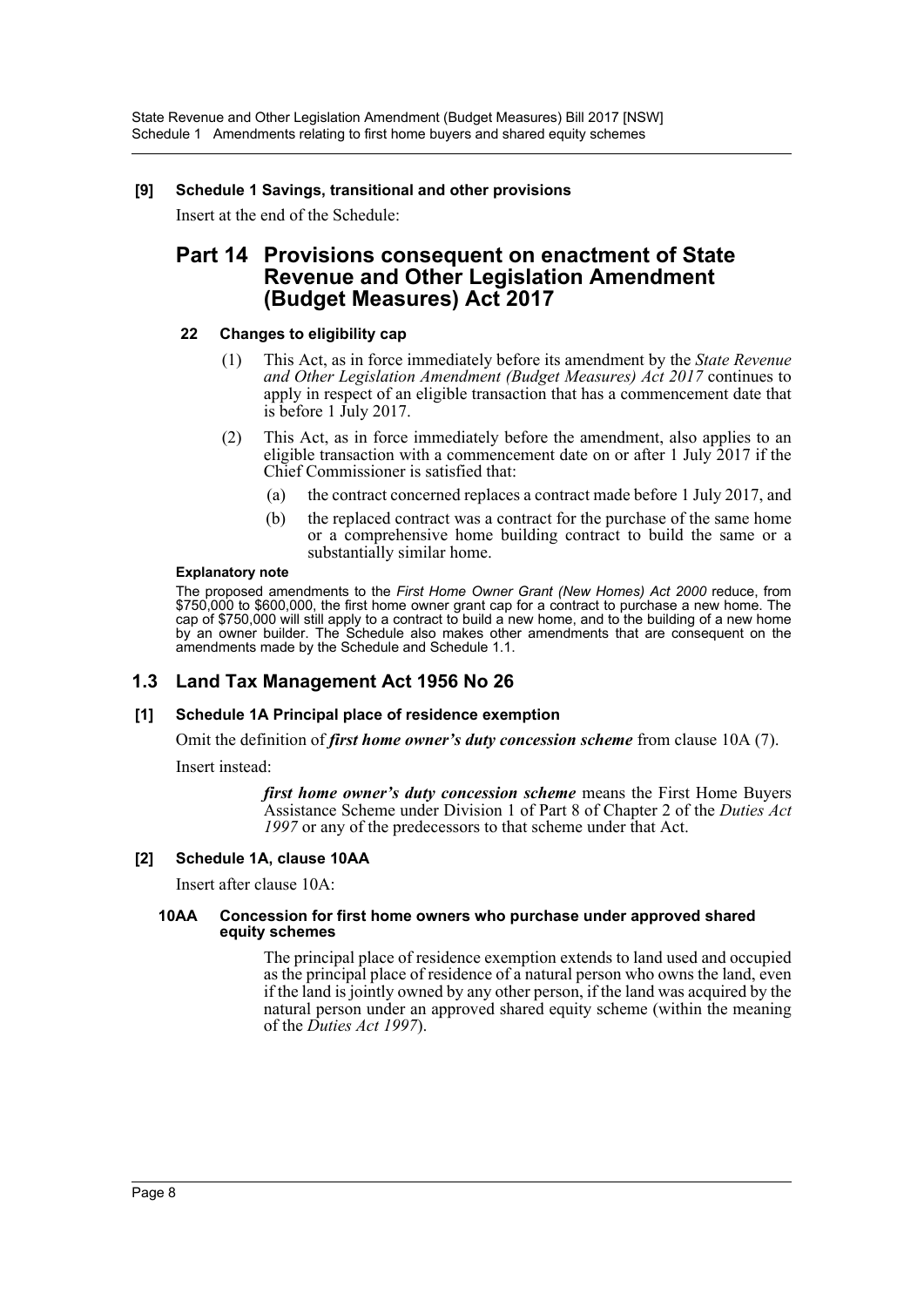#### **[3] Schedule 2 Savings and transitional provisions**

Insert at the end of the Schedule:

# **Part 31 Provisions consequent on enactment of State Revenue and Other Legislation Amendment (Budget Measures) Act 2017**

#### **61 Amendments relating to shared equity schemes**

The amendments made to Schedule 1A by the *State Revenue and Other Legislation Amendment (Budget Measures) Act 2017* apply to the assessment of land tax liability in respect of the 2018 land tax year and subsequent land tax years.

#### **Explanatory note**

The proposed amendments to the *Land Tax Management Act 1956* extend the principal place of residence exemption under that Act to land used and occupied by an owner under a shared equity scheme approved under the *Duties Act 1997* (as provided by Schedule 1.1 [16]). The Schedule also makes other amendments that are consequent on the amendments made by the Schedule and Schedule 1.1.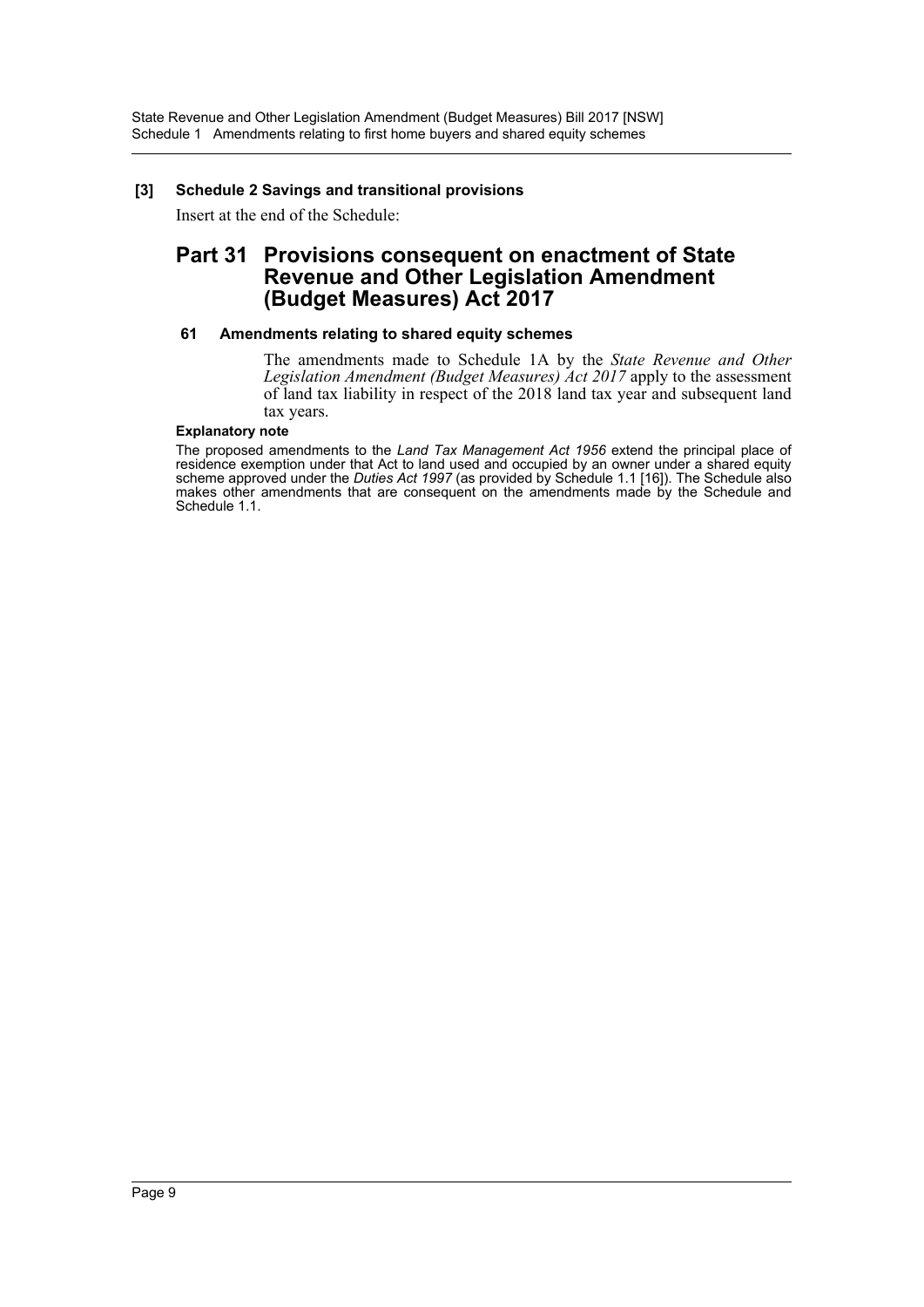# <span id="page-10-0"></span>**Schedule 2 Amendments relating to foreign persons**

# **2.1 Duties Act 1997 No 123**

#### **[1] Section 104I Definitions**

Insert at the end of the section:

(2) A reference in this Chapter to a dwelling does not include a reference to a room or a suite of rooms determined by the Chief Commissioner not to be a dwelling for the purposes of this Chapter.

#### **[2] Sections 104U (1), 137AD (1) and 157H (1)**

Omit "4%" wherever occurring. Insert instead "8%".

#### **[3] Section 104ZJA**

Insert after section 104ZJ:

#### **104ZJA Refunds for certain Australian-based developers that are foreign persons**

- (1) The Chief Commissioner must reassess and refund the whole or a proportion of surcharge purchaser duty paid on a transfer, or an agreement for the sale or transfer, of residential-related property to an Australian corporation if the Chief Commissioner is satisfied that:
	- (a) the corporation or a related body corporate of the corporation constructed a new home on the residential land to which the residential-related property relates after completion of the transfer of the property to the corporation, and
	- (b) the corporation has sold the new home to a person other than an associated person of the corporation, and
	- (c) the home was not occupied or used as a place of residence or for any other purpose at any time during the period commencing on completion of construction of the new home and ending on completion of its sale.
- (2) The amount of any refund under this section is to be determined by the Chief Commissioner, in accordance with an order made by the Treasurer for the purposes of this section and published in the Gazette.
- (3) Surcharge purchaser duty may be refunded under this section only if an application for the refund is made within 12 months after the completion of the sale of the new home to which the application relates and no later than 5 years after completion of the transfer of the residential-related property to the Australian corporation.
- (4) In this section:

*Australian corporation* means a corporation that is incorporated under the *Corporations Act 2001* of the Commonwealth.

*new home* has the same meaning as in the *First Home Owner Grant (New Homes) Act 2000*.

#### **[4] Section 104ZK Transactions exempt from ad valorem duty under Chapter 2**

Omit "extend to surcharge duty transactions" from section 104ZK (2).

Insert instead "apply in respect of surcharge purchaser duty".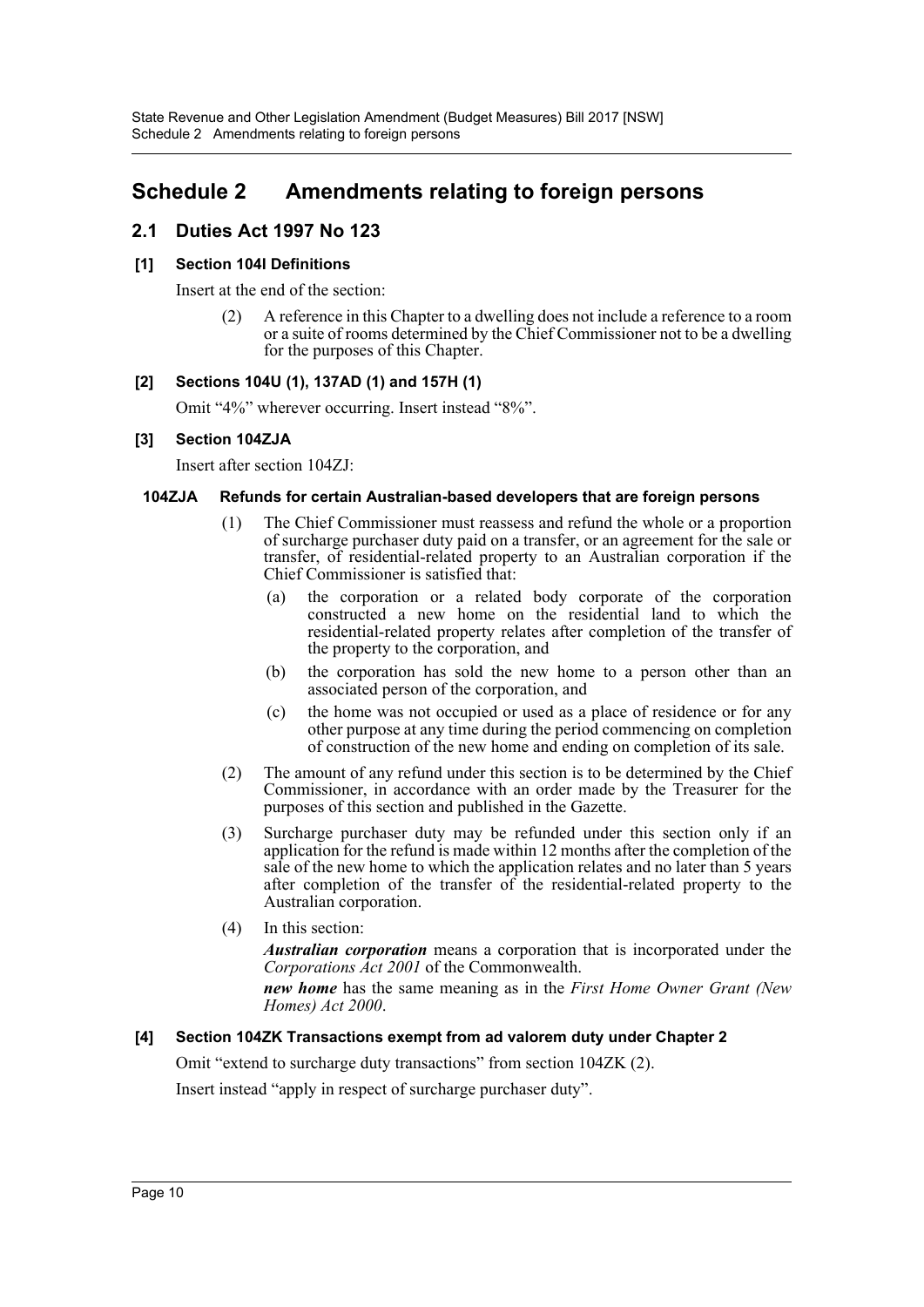#### **[5] Section 104ZKA**

Insert after section 104ZK:

#### **104ZKA Exemption for certain permanent residents in respect of principal place of residence**

- (1) No surcharge purchaser duty is chargeable on a transfer, or an agreement for the sale or transfer, of residential-related property if each transferee under the transfer or agreement who would otherwise be liable to pay that duty is an exempt permanent resident.
- (2) A transferee under a transfer or agreement is an *exempt permanent resident* if:
	- (a) the transferee is a permanent resident when a liability for duty charged by Chapter 2 on the transfer or agreement arises (or would arise but for a concession or exemption from duty under that Chapter), and
	- (b) the Chief Commissioner is satisfied that the transferee intends to use and occupy the residential land to which the residential-related property relates as a principal place of residence in accordance with the residence requirement.
- (3) If there is more than one transferee under the transfer or agreement who is a foreign person (a *foreign transferee*) and the Chief Commissioner is satisfied that at least one, but not all, of those transferees is an exempt permanent resident:
	- (a) surcharge purchaser duty is to be reduced in proportion to the share or shares in the residential-related property transferred to foreign transferees who are exempt permanent residents, and
	- (b) none of those exempt permanent residents is liable to pay surcharge purchaser duty on the transfer or agreement.
- (4) The residential land must be used and occupied by the exempt permanent resident as his or her principal place of residence for a continuous period of at least 200 days within the first 12 months after the liability date. This requirement is referred to as *the residence requirement*.
- (5) The *liability date* is the date on which liability to surcharge purchaser duty first arose in respect of the share in the residential-related property transferred, or agreed to be transferred, to the exempt permanent resident.
- (6) If the residence requirement is not complied with in relation to the residential land, the Chief Commissioner must assess or reassess the surcharge purchaser duty chargeable on the transfer or agreement as if the exemption under this section had never applied.
- (7) A reference in this section to the use and occupation of residential land as a principal place of residence in accordance with the residence requirement includes:
	- (a) in the case of a land use entitlement, a reference to the use and occupation of the building or part of the building to which the entitlement relates, as a principal place of residence in accordance with the residence requirement, and
	- (b) in the case of a utility lot (within the meaning of the *Strata Schemes Management Act 2015*), a reference to the use of the utility lot in conjunction with a strata lot used and occupied as a principal place of residence in accordance with the residence requirement.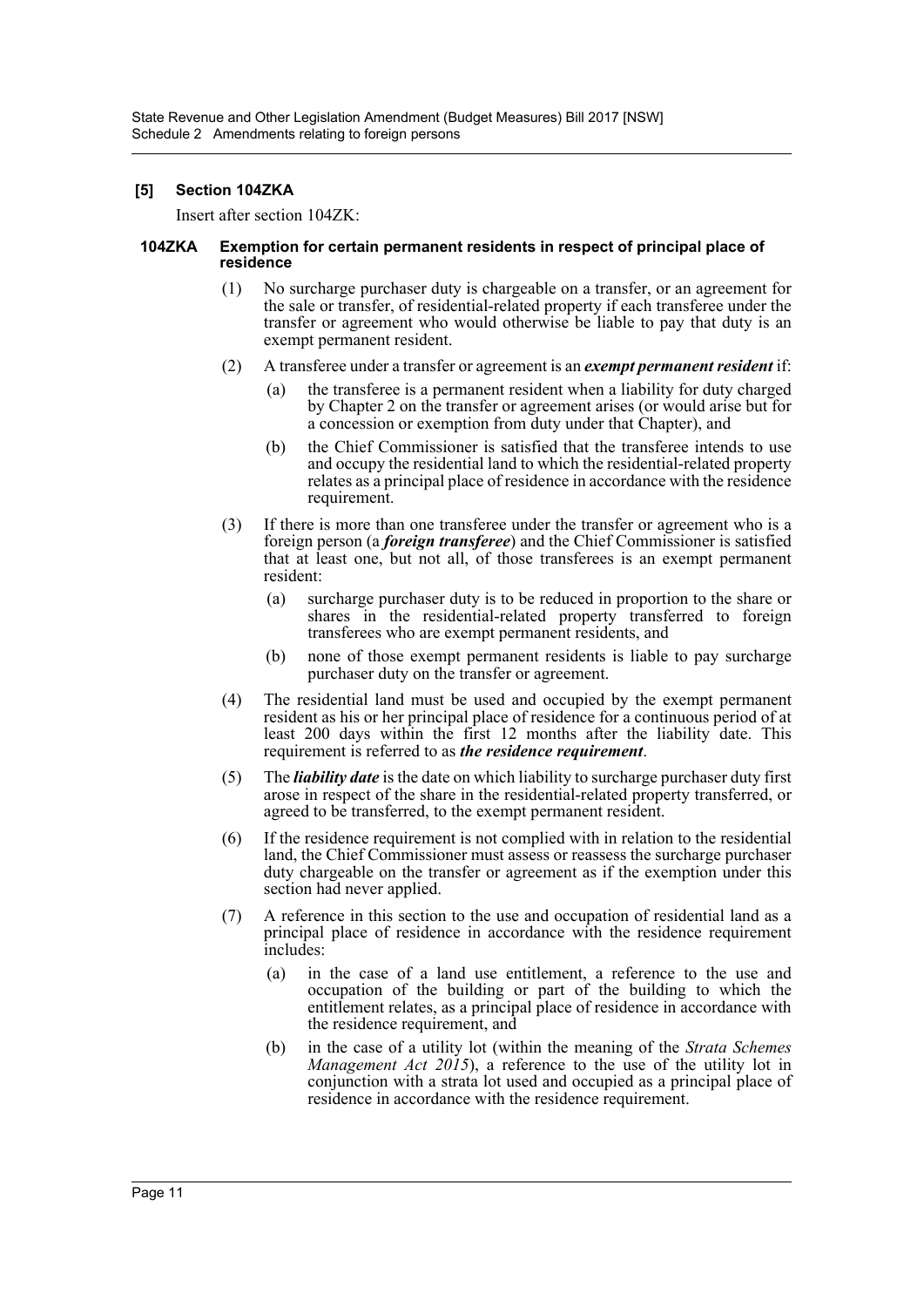#### **[6] Schedule 1 Savings, transitional and other provisions**

Insert in appropriate order in Part 47 (as inserted by Schedule 1.1 [17]), with appropriate clause numbering:

#### **Refund of surcharge purchaser duty relating to certain dwellings**

- (1) The Chief Commissioner must assess or reassess the surcharge purchaser duty chargeable on a surcharge duty transaction on the basis that no surcharge purchaser duty is chargeable on the transaction if:
	- (a) a liability to pay that duty on the surcharge duty transaction arises at any time before a relevant determination is made, and
	- (b) the Chief Commissioner is satisfied that no surcharge purchaser duty would have been chargeable on the surcharge duty transaction had the determination been made before that liability arose.
- (2) In the case of a reassessment, the Chief Commissioner must refund any surcharge purchaser duty paid on the transaction if an application for the refund of the duty is made within 5 years after the initial assessment.
- (3) A *relevant determination* is a determination made under section 104I (2) (as inserted by the amending Act) before 1 January 2018 that is approved by the Treasurer for the purposes of this clause.

#### **Rate of surcharge purchaser duty and other surcharge duty**

- (1) Section 104U (1), as amended by the amending Act, applies in respect of a surcharge duty transaction that occurs on or after the commencement of the amendment, except as otherwise provided by this clause.
- (2) Section 104U (1), as in force immediately before its amendment by the amending Act, continues to apply in respect of the following:
	- (a) any surcharge purchaser duty chargeable on the transfer of residential-related property made in conformity with an agreement for sale or transfer of the residential-related property entered into before the commencement of the amendment,
	- (b) surcharge purchaser duty chargeable on a surcharge duty transaction that results from the exercise of an option for the sale or purchase of residential-related property if the option was granted before the commencement of the amendment.
- (3) Despite subclause (2) (b), section 104U (1), as amended by the amending Act, applies in respect of any of the following surcharge duty transactions occurring on or after the commencement of the amendment:
	- (a) a transaction that is taken by section 9B (as applied by section 104O) to be the transfer of an option,
	- (b) a transaction that results from the exercise of an option that is taken by section 9B (as applied by section 104O) to have been transferred.
- (4) Section 104U (1), as amended by the amending Act, applies in respect of a call option assignment (within the meaning of Part 2 of Chapter 3) made on or after the commencement of the amendment.
- (5) Section 137AD (1), as amended by the amending Act, applies in respect of an allotment of shares or an issue of units made on or after the commencement of the amendment.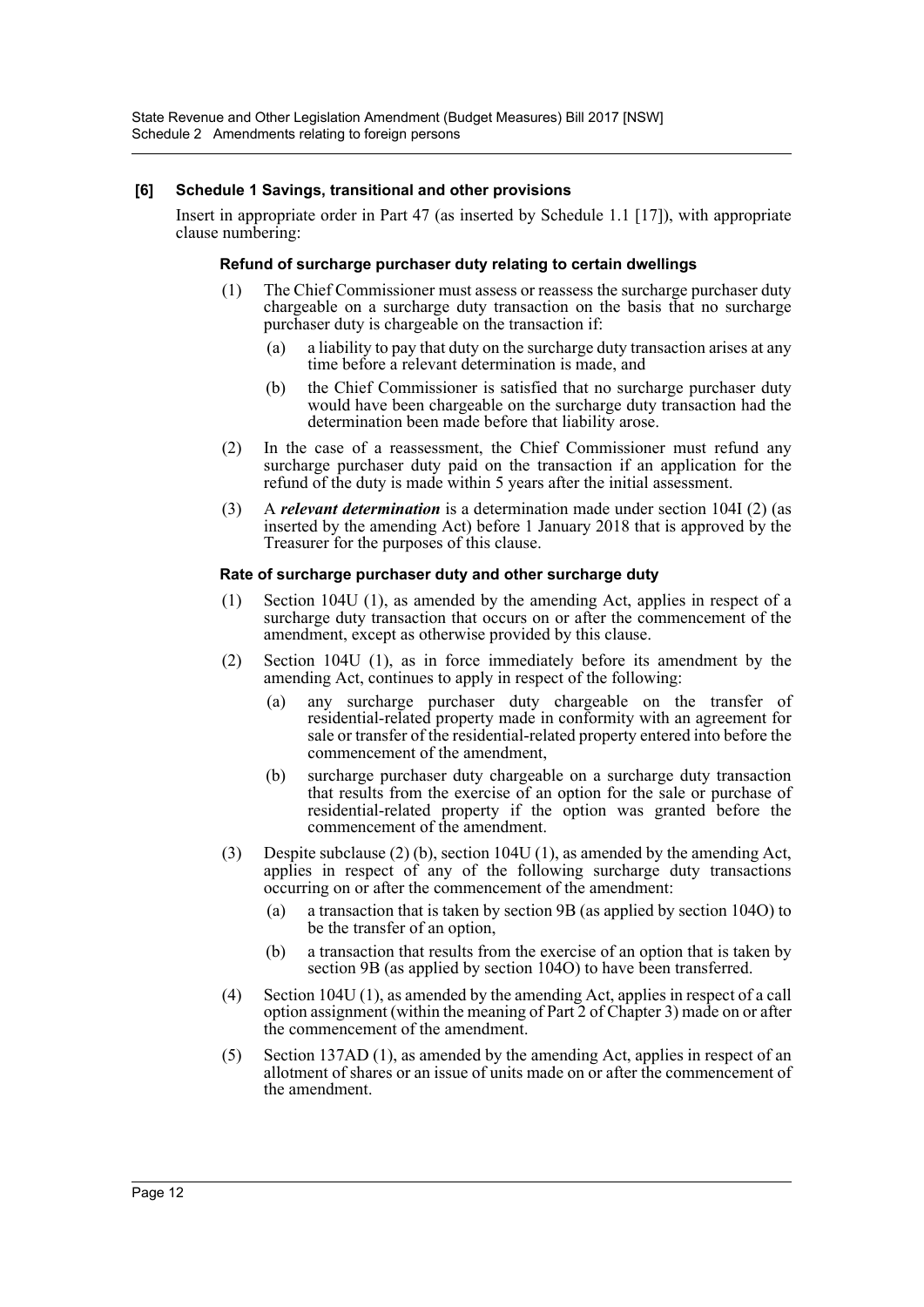(6) Section 157H (1), as amended by the amending Act, applies in respect of a relevant acquisition (within the meaning of Chapter 4) occurring on or after the commencement of the amendment.

#### **Refund of surcharge purchaser duty for Australian-based developers**

Section 104ZJA, as inserted by the amending Act, extends to a transfer, or an agreement for the sale or transfer, of residential-related property to an Australian corporation (within the meaning of that section) that occurs before the commencement of that section.

#### **Exemption from surcharge purchaser duty for certain permanent residents**

Section 104ZKA, as inserted by the amending Act, applies in respect of a transfer, or an agreement for the sale or transfer, of residential-related property that occurs on or after the commencement of that section.

#### **Explanatory note**

Item [1] of the proposed amendments to the *Duties Act 1997* enables the Chief Commissioner to determine that a room or suite of rooms is not a dwelling for the purposes of determining additional duty (surcharge purchaser duty and other forms of duty) chargeable on transactions involving the acquisition by foreign persons of interests in residential land in New South Wales.

Item [2] increases from 4% to 8% the additional duty (surcharge purchaser duty and other duty) that is imposed on such transactions.

Item [3] provides for refunds of surcharge purchaser duty paid on transfers, or agreements for the sale or transfer, of residential-related property to Australian corporations that construct and sell new homes on the residential land concerned.

Item [5] exempts certain foreign persons who are permanent residents (including New Zealand citizens holding special category visas under the *Migration Act 1958* of the Commonwealth) from liability to pay surcharge purchaser duty on transfers, or agreements for the sale or transfer, of residential-related property. The exemption will apply to such a permanent resident if the resident uses and occupies the residential land concerned as a principal place of residence for at least 200 days within the first 12 months after the liability to pay surcharge purchaser duty first arises on the property transferred.

Item [4] makes an amendment in the nature of statute law revision.

Item [6] inserts savings and transitional provisions that are consequent on the amendments made by items [1]–[3] and [5].

## **2.2 Land Tax Act 1956 No 27**

#### **[1] Section 5A Levy of surcharge land tax on residential land owned by foreign persons—2017 and subsequent land tax years**

Omit section 5A (2). Insert instead:

- (2) In respect of the taxable value of all the residential land owned by the foreign person at midnight on 31 December in any year (commencing with 2016), surcharge land tax is to be charged, levied, collected and paid under the provisions of the Principal Act and in the manner prescribed under that Act for the period of 12 months commencing on 1 January in the next succeeding year at the rate of:
	- (a) in the case of all residential land owned by the foreign person at midnight on 31 December 2016—0.75% of that taxable value as assessed under the Principal Act, and
	- (b) in the case of all residential land owned by the foreign person at midnight on 31 December in any other year (commencing with 2017)— 2% of that taxable value as assessed under the Principal Act.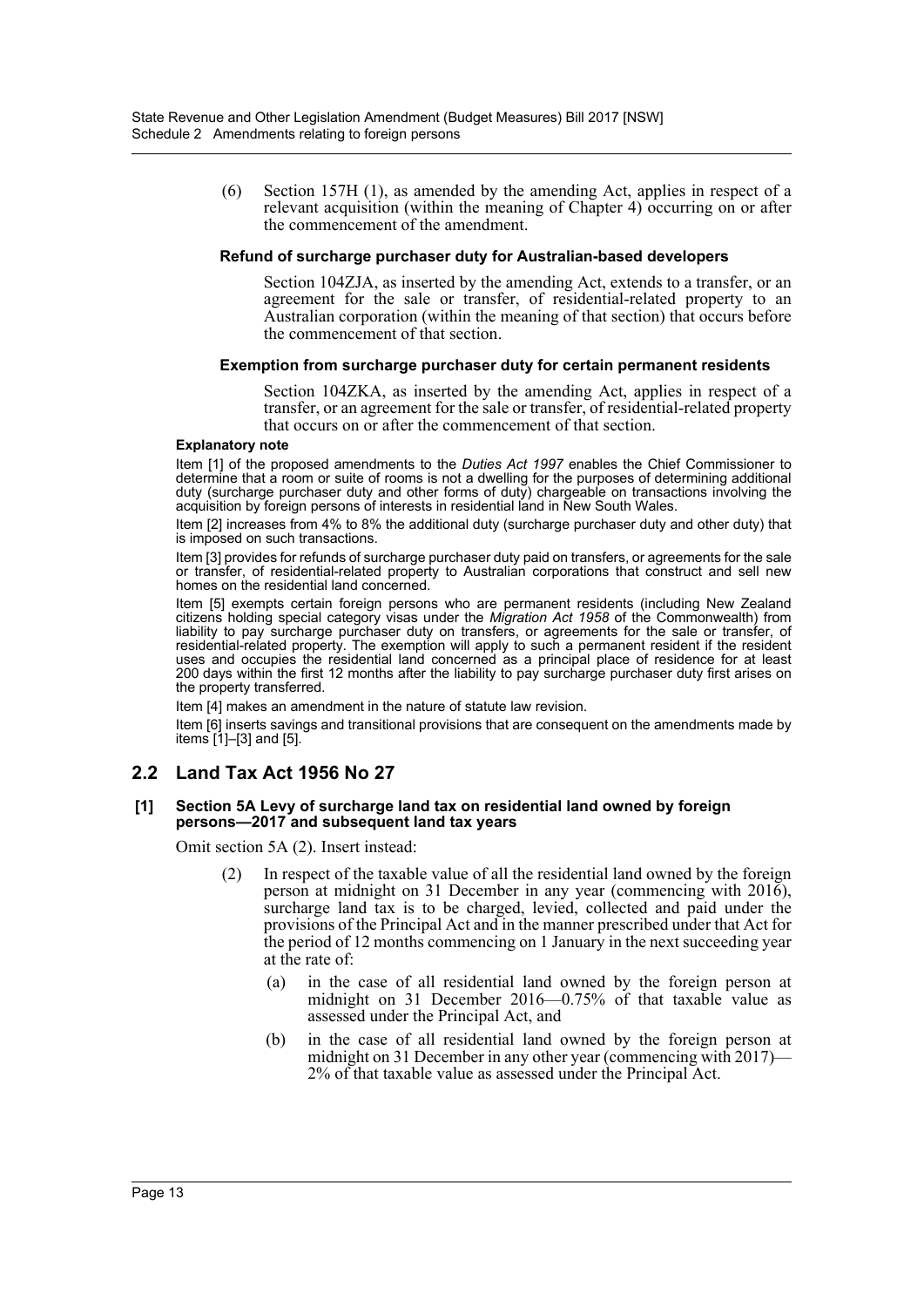## **[2] Section 5A (4) (g)**

Omit the paragraph. Insert instead:

(g) the person is exempt from liability to pay surcharge land tax in respect of the land for a land tax year because the land is the principal place of residence of the foreign person (and accordingly sections 9C and 9D of the Principal Act operate to reduce the land value of the land if it is the principal place of residence of the person) only if the person is eligible for the exemption under section 5B,

#### **[3] Section 5A (6)**

Insert "and sections 5B and 5C" after "section".

#### **[4] Section 5B**

Insert after section 5A:

#### **5B Surcharge land tax—residence requirement applying to principal place of residence exemption**

- (1) A person is eligible for an exemption from liability to pay surcharge land tax in respect of residential land for a land tax year because the land is the principal place of residence of the person only if:
	- (a) the person is a permanent resident at midnight on 31 December of the previous year, and
	- (b) the Chief Commissioner is satisfied that, during the land tax year, the person intends to use and occupy the land as the principal place of residence of the person in accordance with the residence requirement, and
	- (c) the person lodges a declaration with a land tax return required to be furnished under section 12 of the Principal Act for the land tax year to the effect that the person has that intention.
- (2) The person must use and occupy the land as the person's principal place of residence for a continuous period of 200 days in the land tax year. This requirement is referred to as *the residence requirement*.
- (3) If the residence requirement is not complied with by the person, surcharge land tax liability is to be assessed or reassessed as if the person's exemption from liability to pay surcharge land tax for the land tax year had never applied.
- (4) The failure of the person to comply with the residence requirement is taken to be a tax default for the purposes of Part 5 of the *Taxation Administration Act 1996*.
- (5) Any interest that is payable on the tax default in accordance with Part 5 of the *Taxation Administration Act 1996* accrues on the amount of surcharge land tax assessable to the person for the period commencing on the last day allowed for furnishing the land tax return for the land tax year and ending on the day when the assessment or reassessment referred to in subsection (3) is made.

#### **[5] Section 5C**

Insert before section 6:

#### **5C Surcharge land tax—Australian-based developers**

(1) An Australian corporation is exempt from liability to pay any, or a proportion of, surcharge land tax for a land tax year in respect of residential land owned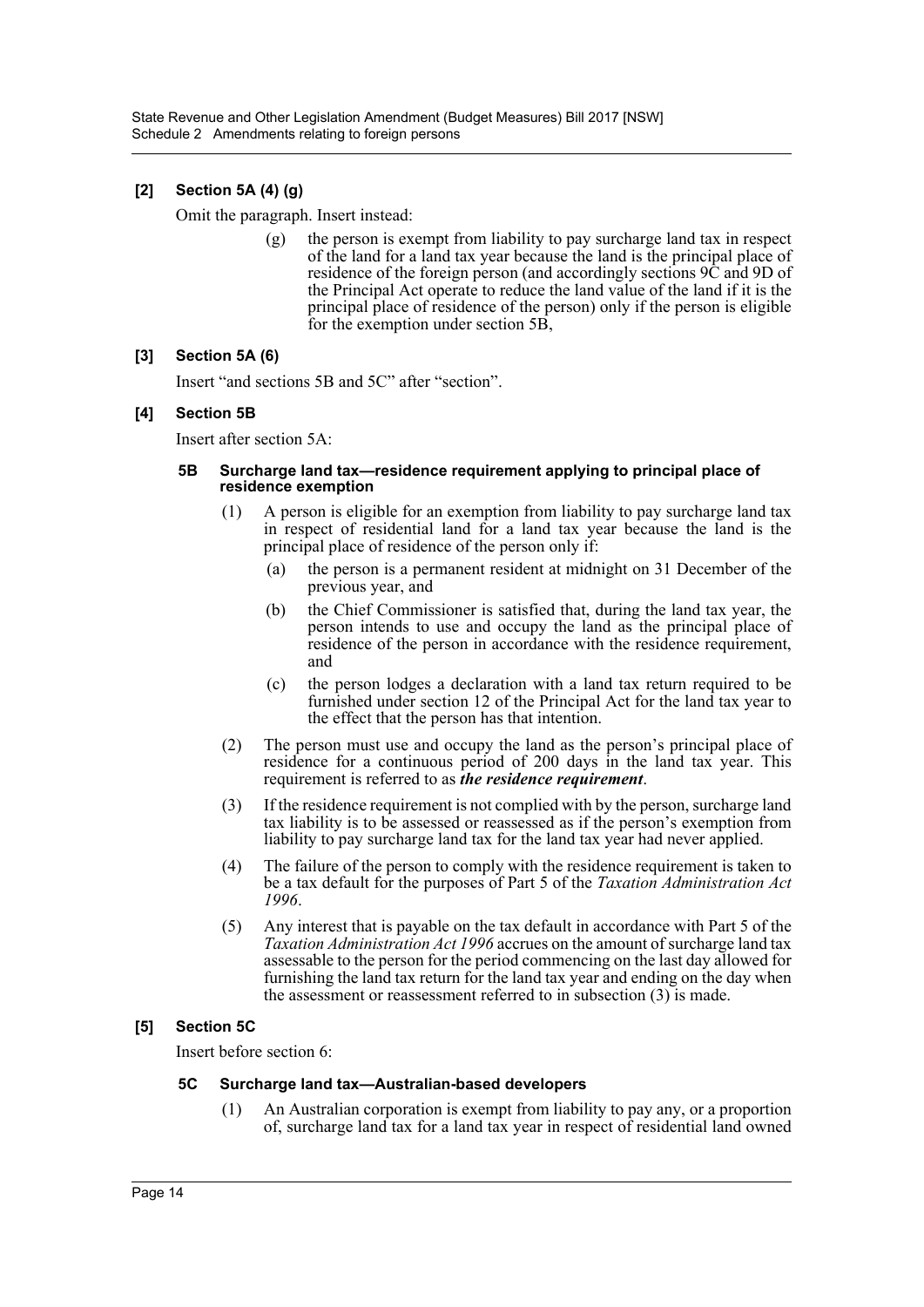by the corporation at midnight on 31 December of the previous year (the *taxing date*) if the Chief Commissioner is satisfied of the following (the *relevant criteria*):

- (a) the corporation or a related body corporate of the corporation has constructed a new home on the residential land,
- (b) after the taxing date, the corporation sold the new home to a person other than an associated person of the corporation,
- (c) the home was not occupied or used as a place of residence or for any other purpose at any time during the period commencing on completion of the construction of the new home and ending on completion of its sale.
- (2) The Chief Commissioner must reassess and refund the whole or a proportion of the surcharge land tax paid by an Australian corporation for a land tax year in respect of residential land owned by the corporation at midnight on 31 December of the previous year if the Chief Commissioner is satisfied that the relevant criteria are met in relation to the residential land.
- (3) The extent to which an Australian corporation is exempt from liability to pay surcharge land tax, or the amount of any refund, under this section is to be determined by the Chief Commissioner, in accordance with an order made by the Treasurer for the purposes of this section and published in the Gazette.
- (4) An exemption or refund under this section is available only if an application for the exemption or refund is made within 12 months after completion of the sale of the new home and no later than:
	- (a) if completion of the transfer of the residential land to the Australian corporation concerned occurred before 21 June 2016—21 June 2021, or
	- (b) in any other case—5 years after completion of the transfer of the residential land to the Australian corporation concerned.
- (5) In this section:

*Australian corporation* means a corporation that is incorporated under the *Corporations Act 2001* of the Commonwealth.

*new home* has the same meaning as in the *First Home Owner Grant (New Homes) Act 2000*.

*related body corporate* has the same meaning as in the *Corporations Act 2001* of the Commonwealth.

*transfer* includes an assignment and an exchange.

#### **Explanatory note**

Item [1] of the proposed amendments to the *Land Tax Act 1956* increases from 0.75% to 2% the surcharge land tax rate applying in respect of residential land owned by a foreign person on 31 December in a year. The new land tax rate will take effect on 31 December 2017 for the 2018 land tax year.

Items [2] and [4] extend the principal place of residence exemption (currently available as an exemption from land tax only), so that it will be available as an exemption from surcharge land tax to foreign persons who are permanent residents (including New Zealand citizens holding special category visas under the *Migration Act 1958* of the Commonwealth). The exemption will apply to such a permanent resident if the resident uses and occupies the residential land concerned as a principal place of residence for at least 200 days in the land tax year concerned.

Item [5] provides for an exemption from, or refund of, surcharge land tax for Australian corporations that sell new homes they have constructed on the residential land concerned.

Item [3] makes an amendment consequent on items [4] and [5].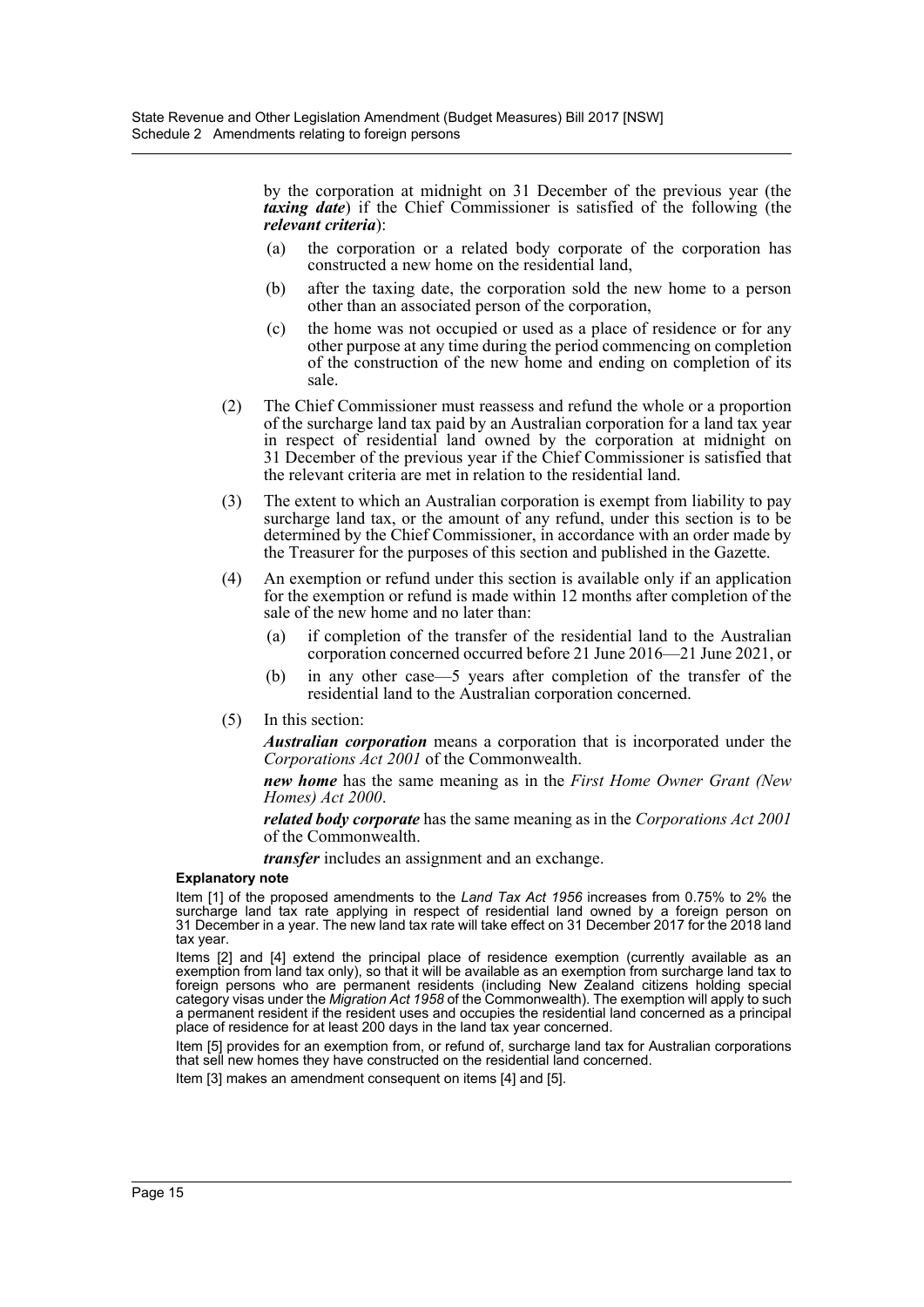# **2.3 Land Tax Management Act 1956 No 26**

#### **[1] Section 12 Taxpayer to furnish returns**

Omit section 12 (1B) (b). Insert instead:

- (b) set out, or be accompanied by, any information, as to the following, that may be required to complete the return:
	- (i) the person's land ownership,
	- (ii) the eligibility of the land for an exemption from land tax or for a reduction in the taxable value of the land.

#### **[2] Schedule 2 Savings and transitional provisions**

Insert after clause 61 (as inserted by Schedule 1.3):

#### **62 Amendments to Land Tax Act 1956**

- (1) The amendments made to the *Land Tax Act 1956* by Schedule 2.2 [2] and [4] to the *State Revenue and Other Legislation Amendment (Budget Measures) Act 2017* apply to the assessment of land tax liability in respect of the 2018 land tax year and subsequent tax years.
- (2) The amendment made to the *Land Tax Act 1956* by Schedule 2.2 [5] to the *State Revenue and Other Legislation Amendment (Budget Measures) Act 2017* apply to the assessment of land tax liability in respect of the 2017 land tax year and subsequent tax years.

#### **Explanatory note**

Item [1] of the proposed amendments to the *Land Tax Management Act 1956* is consequent on the amendment made in relation to the principal place of residence exemption by Schedule 2.2 [4]. Item [2] inserts savings and transitional provisions that are consequent on the amendments made by Schedule 2.2 [2], [4] and [5].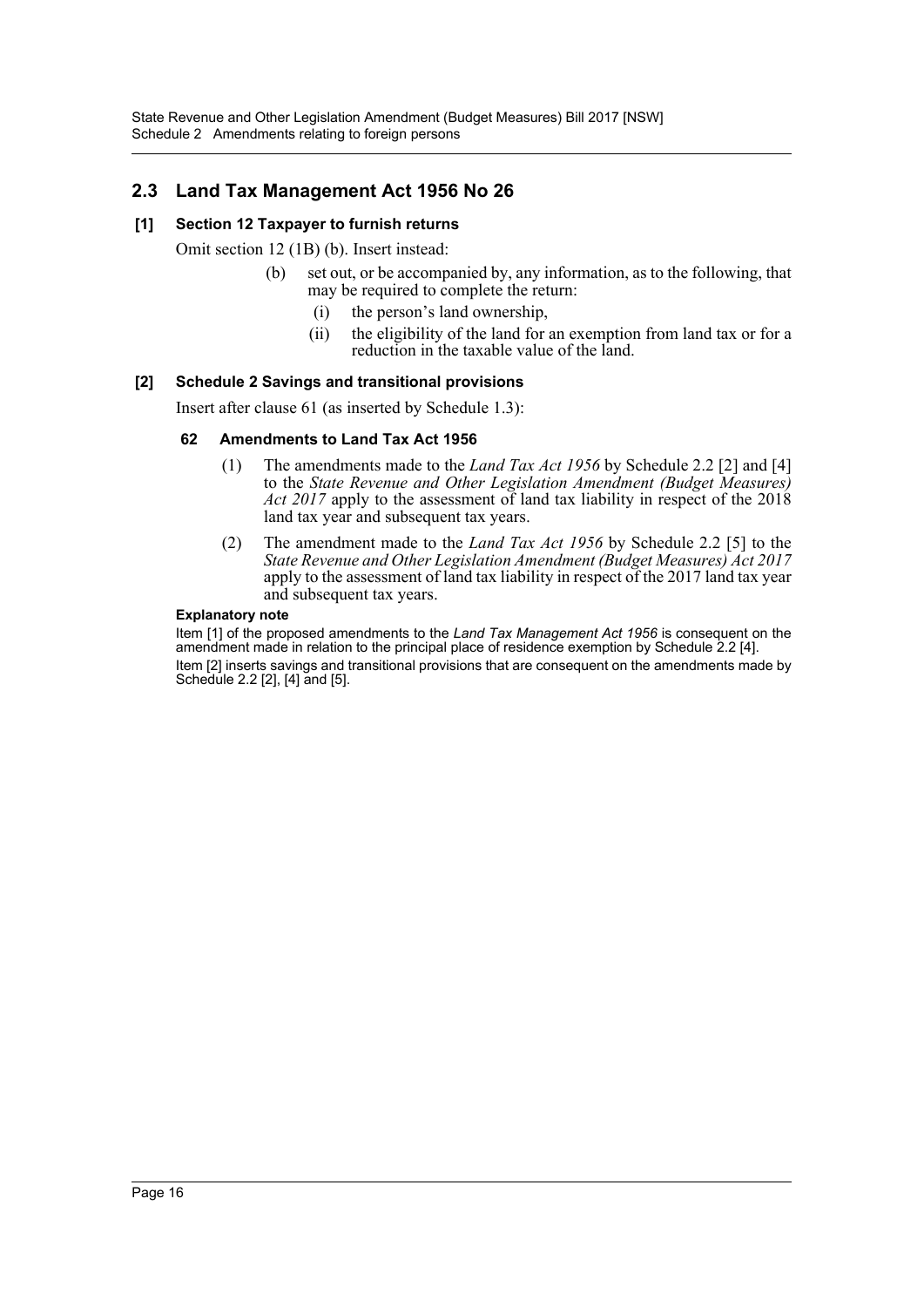# <span id="page-17-0"></span>**Schedule 3 Amendments to the Duties Act 1997 No 123 relating to off the plan purchases**

#### **[1] Section 49A Purchases "off the plan"**

Insert after section 49A (1):

- (1A) This section applies in relation to an off the plan purchaser agreement only if the Chief Commissioner is satisfied, when assessing liability for duty after the agreement is lodged for stamping, that the purchaser or transferee under the agreement (or, if there is more than one purchaser or transferee, at least one of them) intends to use and occupy the residence to which the agreement relates as a principal place of residence in accordance with the residence requirement.
- (1B) The residence must be used and occupied by the purchaser or transferee (or, if there is more than one purchaser or transferee, at least one of them) as the purchaser or transferee's principal place of residence for a continuous period of at least 6 months, with occupation commencing no later than 12 months (or such longer period as the Chief Commissioner may approve) after completion of the sale or transfer. This requirement is referred to as *the residence requirement*.
- (1C) If the residence requirement is not complied with in relation to the residence, this section is taken never to have applied in relation to the off the plan purchase agreement, including for the purposes of the *Taxation Administration Act 1996*.

#### **[2] Schedule 1 Savings, transitional and other provisions**

Insert in appropriate order in Part 47 (as inserted by Schedule 1.1 [17]), with appropriate clause numbering:

#### **Purchases "off the plan"**

Section 49A, as in force immediately before its amendment by the amending Act, continues to apply to an off the plan purchase agreement entered into before the commencement of that amendment.

#### **Explanatory note**

Item [1] of the proposed amendments to the *Duties Act 1997* limits a provision that defers liability for duty (for up to 12 months) on an agreement for the sale "off the plan" of land on which a residence is to be erected. In particular, liability for duty under the provision is to be deferred only if the Chief Commissioner is satisfied that the purchaser intends to use and occupy the residence as a principal place of residence, starting no later than 12 months after the sale is completed, for at least 6 months (*the residence requirement*). If the purchaser does not meet the residence requirement, the purchaser will be liable to pay interest and penalty tax, backdated to the date of the agreement. Item [2] is a savings provision.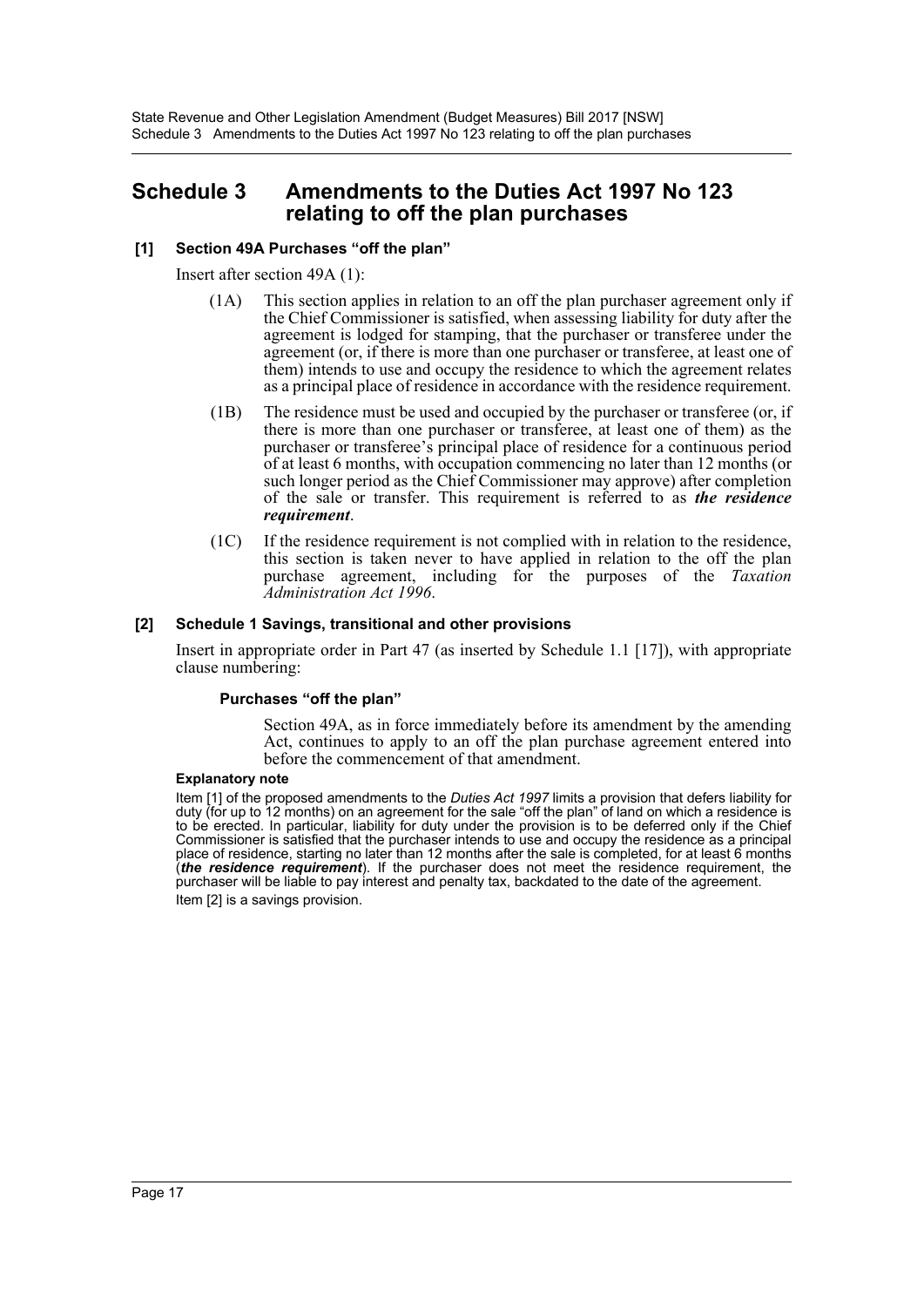# <span id="page-18-0"></span>**Schedule 4 Amendments to Duties Act 1997 No 123 relating to insurance duty**

#### **[1] Section 230 What is "general insurance"?**

Insert "or 5A" after "Part 5" in section 230 (2).

#### **[2] Section 233 Types of general insurance**

Omit section 233 (3). Insert instead:

(3) *Type C insurance* is crop insurance or livestock insurance.

**Note.** Crop insurance and livestock insurance are exempt from duty under Part 5, and are not types of general insurance, if the insurance is effected or renewed on or after 1 January 2018.

#### **[3] Section 259 What insurance is exempt from duty?**

Insert after section 259 (1) (m):

- (n) lenders mortgage insurance, being insurance taken out by a lender against loss arising from a default by a mortgagor, if the premium in relation to the insurance is paid on or after 1 July 2017,
- (o) crop insurance that is effected or renewed on or after 1 January 2018,
- (p) livestock insurance that is effected or renewed on or after 1 January 2018.

#### **[4] Chapter 8, Part 5A**

Insert after Part 5:

# **Part 5A Exemptions for small business**

## **259A Meaning of "small business"**

For the purposes of this Part, a person is a *small business*:

- (a) if the person is a CGT small business entity (within the meaning of section 152-10 (1AA) of the *Income Tax Assessment Act 1997* of the Commonwealth) for the income year in which the insurance is effected or renewed, or
- (b) in any other circumstances prescribed by the regulations.

#### **259B Exemptions for small business**

- (1) The following insurances are exempt from duty under this Chapter, if the insured person is a small business:
	- (a) commercial vehicle insurance, being motor vehicle insurance (within the meaning of section 233 (2A) (a)) for a motor vehicle that is used primarily for business purposes,
	- (b) commercial aviation insurance, being aviation insurance (within the meaning of section 233 (2A) (b)) for an aircraft that is used primarily for business purposes,
	- (c) occupational indemnity insurance, being insurance covering liability arising out of the provision by a person of professional services or other services (other than insurance providing medical indemnity cover within the meaning of the *Medical Indemnity Act 2002* of the Commonwealth),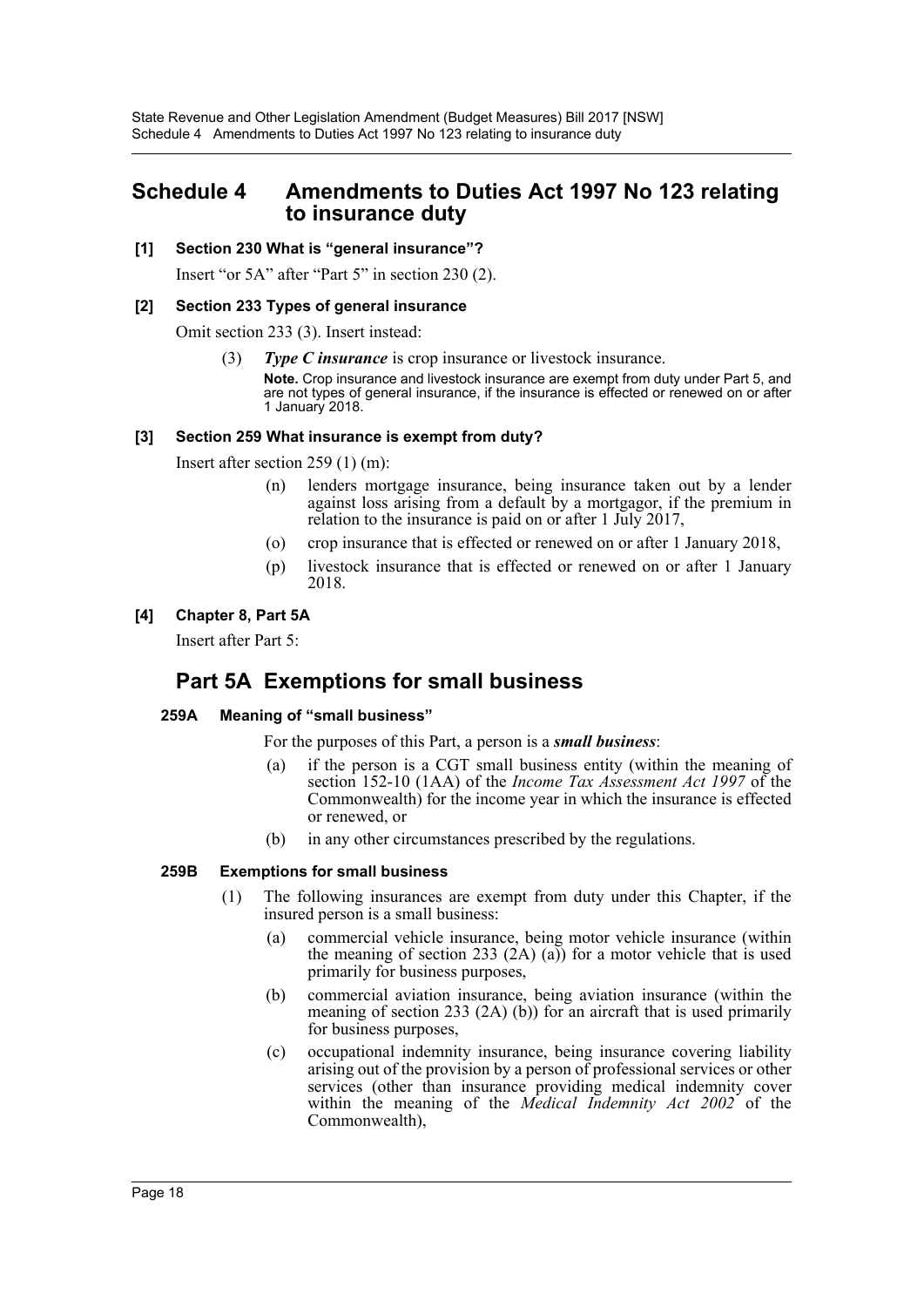- (d) product and public liability insurance, being insurance covering liability for personal injury or property damage occurring in connection with a business or arising out of the products or services of a business.
- (2) Subject to the regulations (if any), an exemption under this section applies only to contracts of insurance effected or renewed on or after 1 January 2018.
- (3) An exemption under this section is referred to in this Part as a *small business exemption*.

#### **259C Insurer to obtain small business declaration**

- (1) A small business exemption does not apply to a contract of insurance unless the insurer obtains from the person who effects or renews the contract of insurance a small business declaration.
- (2) A *small business declaration* is a declaration by the person, in writing, to the effect that the person is a small business at the time that the contract of insurance is effected or renewed.
- (3) A person must not provide a small business declaration to an insurer knowing that it is false or misleading in a material particular. Maximum penalty: 100 penalty units.
- (4) In this section, an *insurer* includes an agent or employee of an insurer.

#### **259D Liability of insured person for wrongly claiming exemption**

- (1) An insurer who is liable to pay the duty under this Chapter on a contract of insurance with the insurer may require a person who wrongly claims a small business exemption in respect of the contract of insurance to pay the insurer an amount equal to the duty, together with any interest or penalty tax payable.
- (2) The requirement is duly made if it is contained in a written request that is given to the person and that specifies the amount of duty.
- (3) If the amount is not paid, the insurer may recover it as a debt.
- (4) A person wrongly claims a small business exemption if the person provides the insurer with a small business declaration in respect of the contract of insurance and the person is not a small business at the time the insurance is effected or renewed.
- (5) It does not matter whether or not the declaration was made dishonestly.
- (6) In this section:

*small business declaration* has the same meaning as it has in section 259C.

#### **[5] Dictionary**

Insert in alphabetical order in clause 1:

*crop insurance* means insurance covering:

- (a) loss due to the destruction of, or physical damage to, any pasturage or any crop of grain, fruit, vegetables or other plants, where the destruction or damage occurs while the pasturage or crop is being grown, or
- (b) loss due to the destruction of, or physical damage to, the product of any such pasturage or crop, where the destruction or damage occurs while the product of the pasturage or crop is being stored or transported, but only if the contract by which the insurance is effected also effects insurance covering the loss referred to in paragraph (a).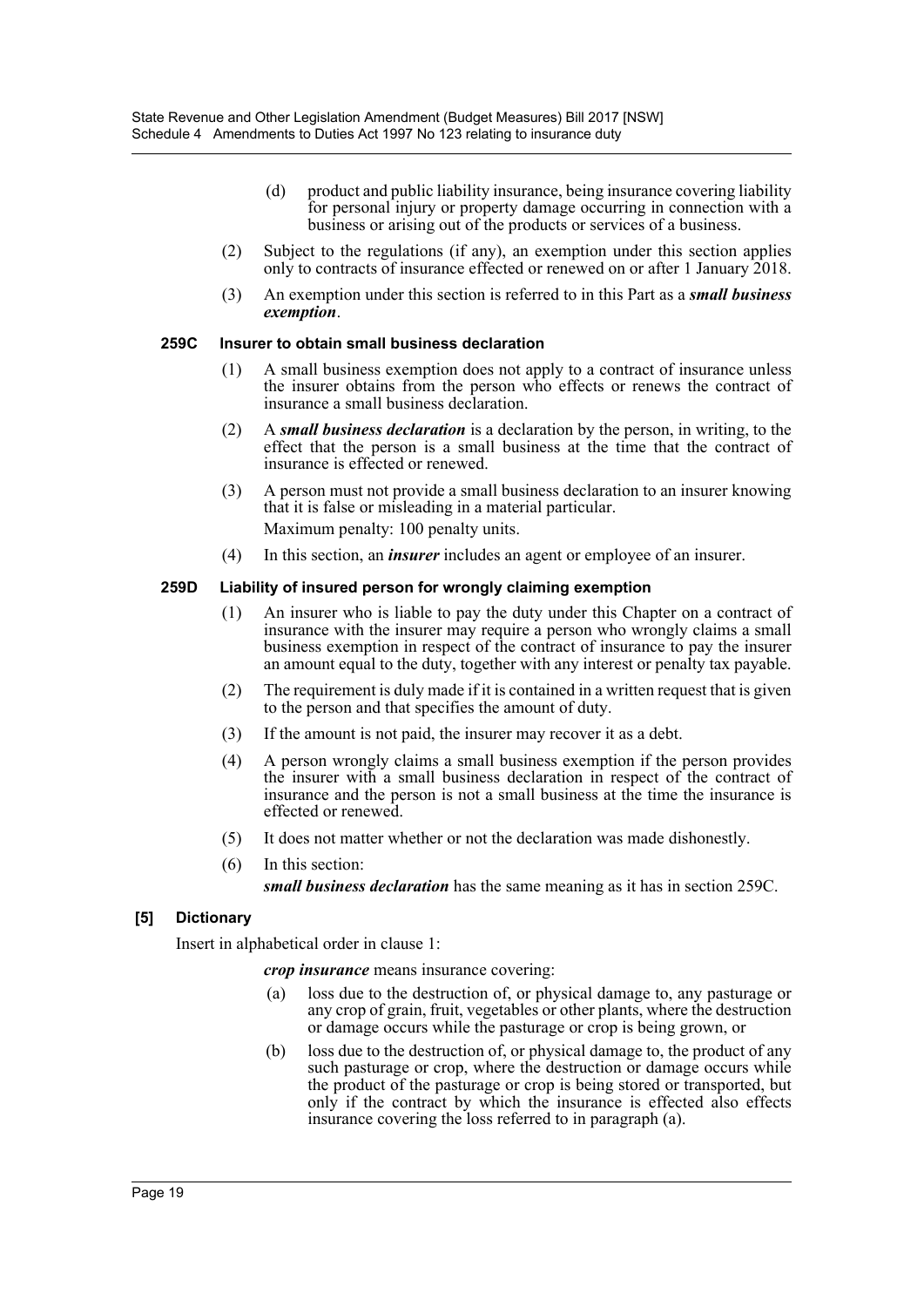*livestock insurance* means insurance covering:

- (a) loss due to the death of, or physical damage to, any animal, whether domesticated or wild, or
- (b) loss due to the death of, or physical damage to, any genetic material of any such animal, or
- (c) loss due to the theft of any such animal or genetic material.

#### **Explanatory note**

Item [3] of the proposed amendments to the *Duties Act 1997* exempts certain insurances from duty. Lender's mortgage insurance is exempt if the premium for the insurance is paid on or after 1 July 2017. Crop insurance and livestock insurance are exempt if they are effected or renewed on or after 1 January 2018.

Item [4] exempts certain insurances effected on or after 1 January 2018 from duty if the insured person is a small business. The insurances concerned are commercial vehicle insurance, commercial aviation insurance, occupational indemnity insurance and product and public liability insurance.

Item [1] makes a consequential amendment.

Items [2] and [5] make amendments in the nature of statute law revision.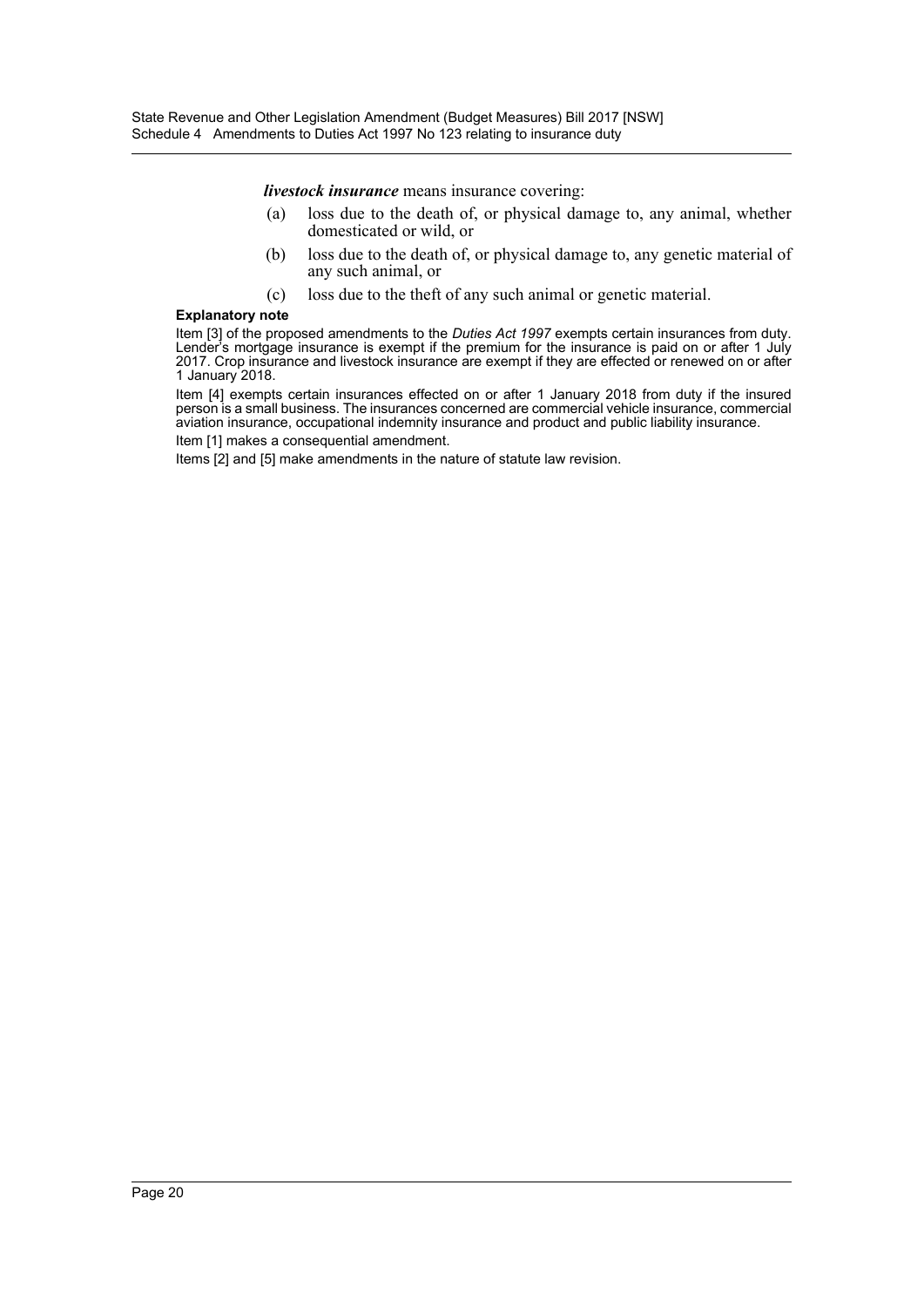# <span id="page-21-0"></span>**Schedule 5 Amendments relating to UrbanGrowth NSW**

# **5.1 Government Sector Employment Act 2013 No 40**

#### **Schedule 1 Public Service agencies**

Insert in appropriate order in Part 2:

| UrbanGrowth NSW                               | Chief Executive of the  |
|-----------------------------------------------|-------------------------|
| Development Corporation Staff UrbanGrowth NSW |                         |
| Agency                                        | Development Corporation |

Department of Premier and Cabinet. The Minister administering the *Growth Centres (Development Corporations) Act 1974* (so far as it relates to the UrbanGrowth NSW Development Corporation) is to exercise the employer functions of the Government in relation to the Chief Executive.

#### **Explanatory note**

The proposed amendment to the *Government Sector Employment Act 2013* establishes the UrbanGrowth NSW Development Corporation Staff Agency as a Public Service executive agency related to the Department of Premier and Cabinet. The head of the agency is the Chief Executive of the UrbanGrowth NSW Development Corporation.

## **5.2 Growth Centres (Development Corporations) Act 1974 No 49**

#### **[1] Section 18 Development corporation may enter into contracts**

Insert ", or on any other land with the consent of the owner of that land" after "and that person" in section 18 (3).

#### **[2] Schedule 1 Growth centres and development corporations**

Insert at the end of Column 2 in the matter relating to UrbanGrowth NSW Development Corporation:

> The land outlined in red on the map entitled "The Bays Growth Centre", published on the website of the UrbanGrowth NSW Development Corporation.

> The land outlined in red on the map entitled "Parramatta North Growth Centre", published on the website of the UrbanGrowth NSW Development Corporation.

## **[3] Schedule 6 Savings, transitional and other provisions**

Insert after Part 5:

# **Part 6 Transfer of certain Landcom staff and assets, rights and liabilities to development corporations and Department of Planning and Environment**

## **Division 1 Transfer of Landcom staff**

## **22 Transfer of Landcom staff**

(1) The Premier may, by order in writing, transfer to the UrbanGrowth NSW Development Corporation Staff Agency any person who is: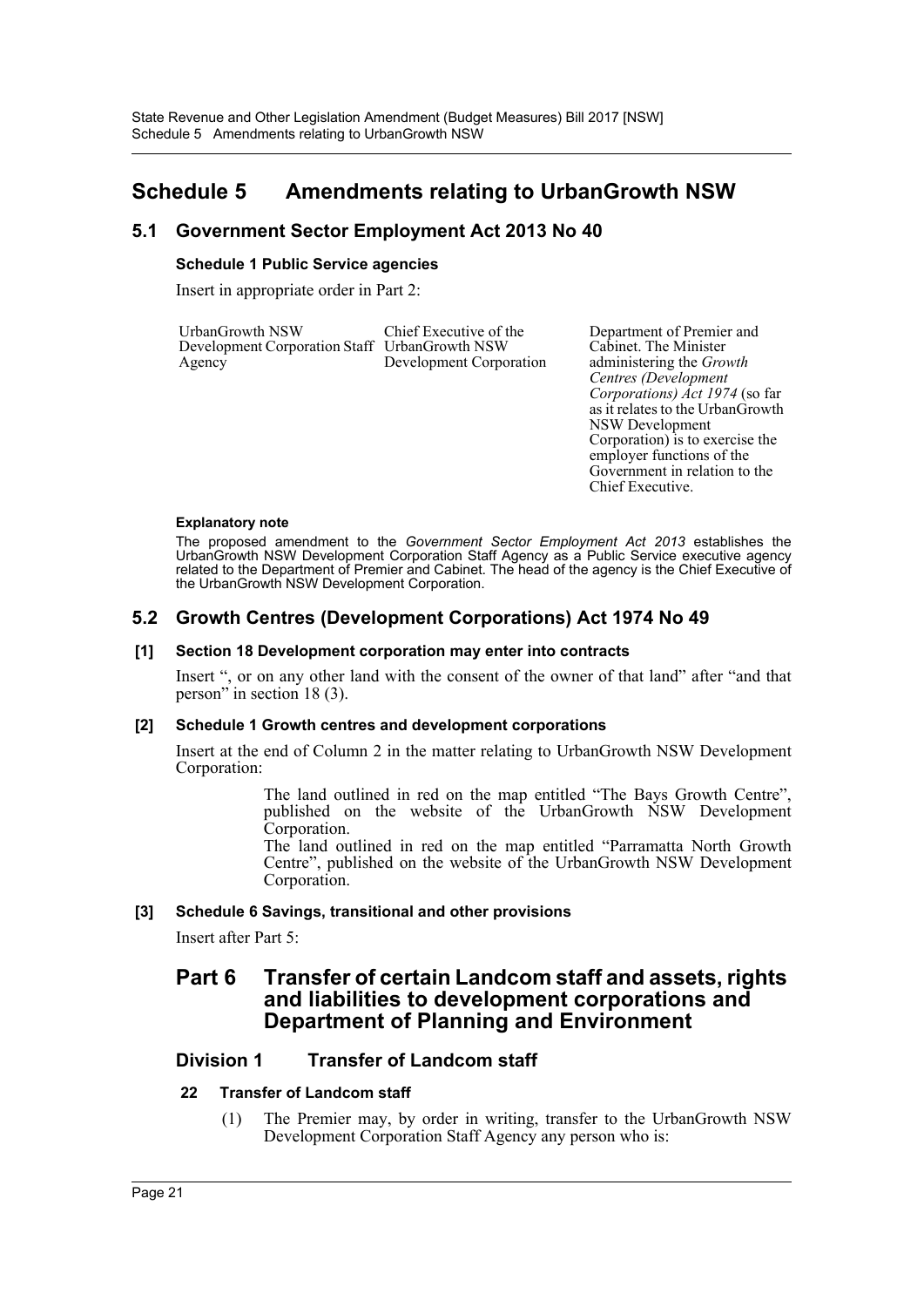- (a) employed by Landcom, and
- (b) designated by the UrbanGrowth NSW Development Corporation as a person who is required for the purposes of enabling the UrbanGrowth NSW Development Corporation to exercise its functions.
- (2) The Minister for Planning may, by order in writing, transfer to the Department of Planning and Environment any person who is:
	- (a) employed by Landcom, and
	- (b) designated by the Secretary of the Department of Planning and Environment as a person who is required for the purposes of enabling a development corporation (other than the UrbanGrowth NSW Development Corporation) to exercise its functions.
- (3) A transfer under this clause does not require the consent of the transferred employee.
- (4) An order under this clause may only be made within the period of 12 months after the commencement of this Part.
- (5) In this Division, *transferred employee* means an employee of Landcom who is the subject of an order under this Division.

#### **23 Terms and conditions of employment of transferred employees**

- (1) The employment of a transferred employee in the Public Service agency to which the employee is transferred under this Division is to be on the same terms and conditions in relation to the following matters as applied in respect of the employee immediately before the transfer:
	- (a) salary,
	- (b) hours of work,
	- (c) leave,
	- (d) allowances,
	- (e) termination and redundancy.
- (2) Those terms and conditions cannot be varied during the transition period, except by agreement with the employee.
- (3) The *transition period* for a transferred employee is:
	- (a) for a person employed by Landcom under a contract of employment as a senior manager—the remainder of the person's current term of employment as specified in the contract or, if the term ends during the period of 12 months after the transfer, the period specified by the relevant employer (being a period ending not later than 12 months after the transfer), and
	- (b) for any other person employed by Landcom—the period of 2 years after the transfer.
- (4) In subclause (3) (a), *relevant employer* means:
	- (a) in relation to a Landcom employee transferred to the UrbanGrowth NSW Development Corporation Staff Agency—the Chief Executive of the UrbanGrowth NSW Development Corporation, or
	- (b) in relation to a Landcom employee transferred to the Department of Planning and Environment—the Secretary of that Department.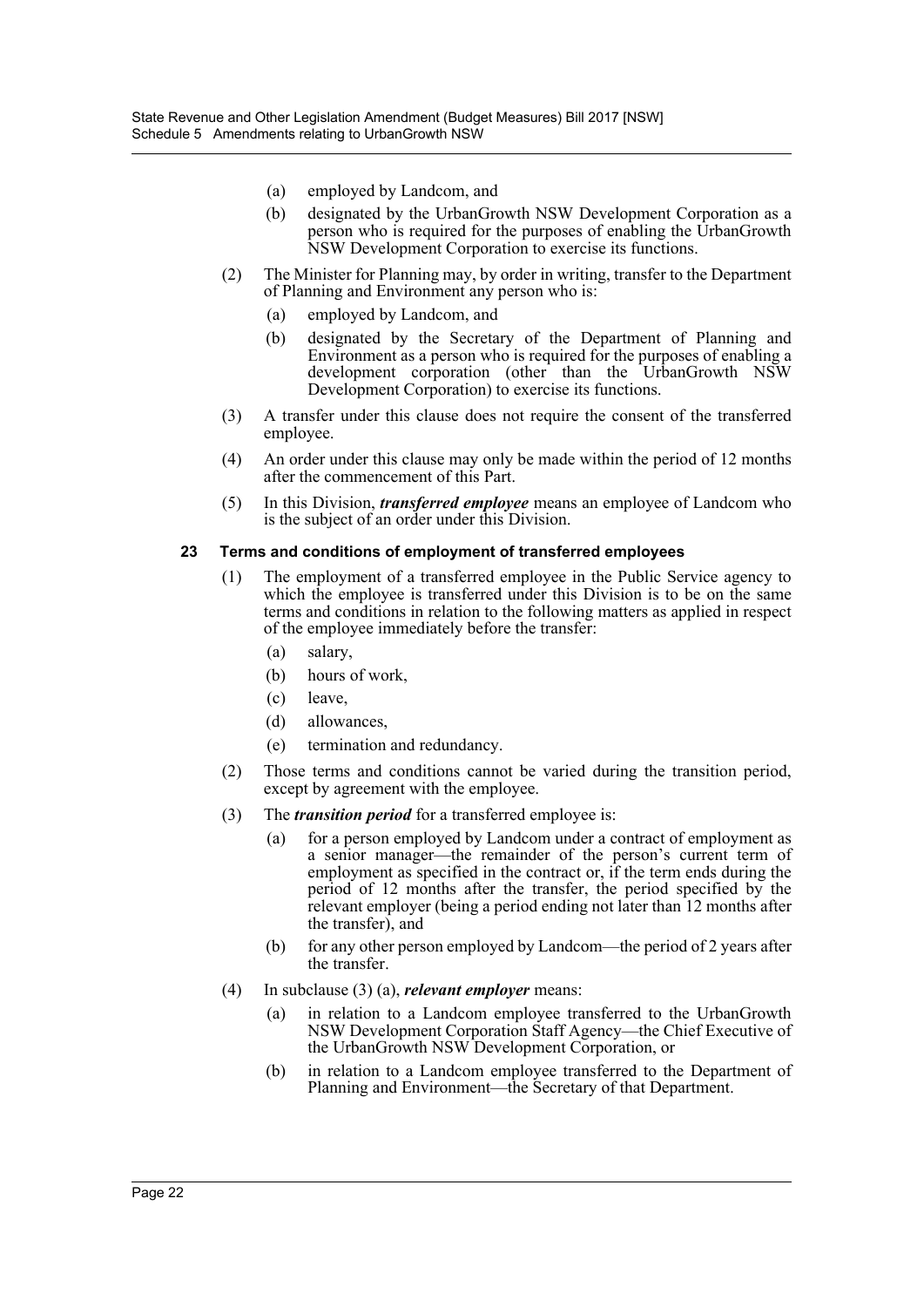#### **24 Leave entitlements for transferred employees**

- (1) A transferred employee:
	- (a) retains any rights to annual leave, extended or long service leave, sick leave, or other forms of leave, accrued or accruing immediately before the transfer, and
	- (b) is not entitled to receive any payment or other benefit (including in the nature of severance pay or redundancy or other compensation) merely because the person ceases to be employed by Landcom, and
	- (c) is not entitled to claim, both under this Act or any other Act, dual benefits of the same kind for the same period of service.
- (2) Without limiting subclause (1), a transferred employee is not, despite any other provision of this or any other Act, entitled to elect, because of that transfer, to be paid the money value of any extended or annual leave that the person accrued in the employment of Landcom.
- (3) Landcom is taken to be a government sector agency for the purposes of Part 2 of Schedule 2 to the *Government Sector Employment Regulation 2014* in respect of the calculation of a transferred employee's extended leave entitlement.

## **Division 2 Transfer of Landcom assets, rights and liabilities**

#### **25 Definitions**

In this Division:

*instrument* means an instrument (other than this Act) that creates, modifies or extinguishes rights or liabilities (or would do so if lodged, filed or registered in accordance with any law), and includes any judgment, order or process of a court.

#### *responsible Minister* means:

- (a) in relation to a transfer of assets, rights or liabilities to the UrbanGrowth NSW Development Corporation—the Premier, or
- (b) in relation to a transfer of assets, rights or liabilities to any other development corporation—the Minister for Planning.

#### *transferee* means:

- (a) in relation to a transfer of assets, rights or liabilities to the UrbanGrowth<br>NSW Development Corporation—the UrbanGrowth NSW Corporation—the UrbanGrowth NSW Development Corporation, or
- (b) in relation to a transfer of assets, rights or liabilities to any other development corporation—that development corporation. *transferor* means Landcom.

# **26 Transfer of Landcom assets, rights and liabilities**

- (1) The Premier may, by order in writing, transfer to the UrbanGrowth NSW Development Corporation the assets, rights and liabilities of Landcom that are specified or referred to in the order.
- (2) The Minister for Planning may, by order in writing, transfer to a development corporation (other than the UrbanGrowth NSW Development Corporation) the assets, rights and liabilities of Landcom that are specified or referred to in the order.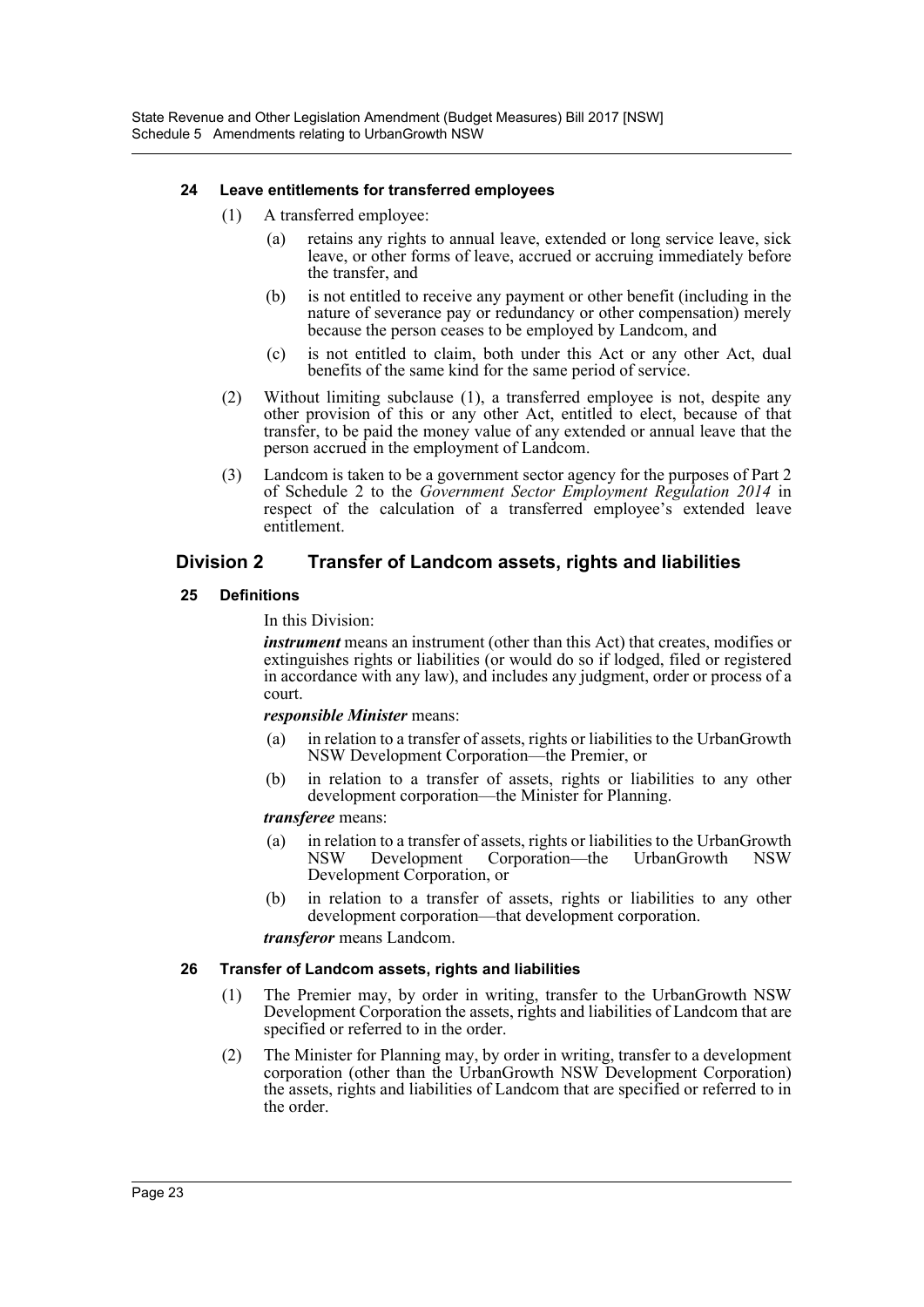- (3) An order under this clause may be made on such terms and conditions as are specified in the order.
- (4) An order under this clause may only be made within the period of 12 months after the commencement of this Part.

#### **27 Vesting of undertaking in transferee**

- (1) The following provisions have effect with respect to any transfer under this Division:
	- (a) the assets of the transferor vest in the transferee by virtue of this clause and without the need for any further conveyance, transfer, assignment or assurance,
	- (b) the rights or liabilities of the transferor become, by virtue of this clause, the rights or liabilities of the transferee,
	- (c) all proceedings relating to the assets, rights or liabilities commenced before the transfer by or against the transferor or a predecessor of the transferor and pending immediately before the transfer are taken to be proceedings pending by or against the transferee,
	- (d) any act, matter or thing done or omitted to be done in relation to the assets, rights or liabilities before the transfer by, to or in respect of the transferor or a predecessor of the transferor is (to the extent to which that act, matter or thing has any force or effect) taken to have been done or omitted by, to or in respect of the transferee,
	- (e) the transferee has all the entitlements and obligations of the transferor in relation to those assets, rights and liabilities that the transferor would have had but for the transfer, whether or not those entitlements and obligations were actual or potential at the time of the transfer,
	- (f) a reference in any Act, in any instrument made under any Act or in any document of any kind to the transferor or a predecessor of the transferor is (to the extent that it relates to those assets, rights or liabilities but subject to the regulations) to be read as, or as including, a reference to the transferee.
- (2) The operation of this Division is not to be regarded:
	- (a) as a breach of contract or confidence or otherwise as a civil wrong, or
	- (b) as a breach of any contractual provision prohibiting, restricting or regulating the assignment or transfer of assets, rights or liabilities, or
	- (c) as giving rise to any remedy by a party to an instrument, or as causing or permitting the termination of any instrument, because of a change in the beneficial or legal ownership of any asset, right or liability, or
	- (d) as an event of default under any contract or other instrument.
- (3) No attornment to the transferee by a lessee from the transferor is required.
- (4) A transfer is subject to the terms and conditions of the order by which it is effected.

#### **28 No compensation payable**

No compensation is payable to any person or body in connection with the transfer of any asset, right or liability by operation of this Division, except to the extent (if any) to which the order giving rise to the transfer so provides.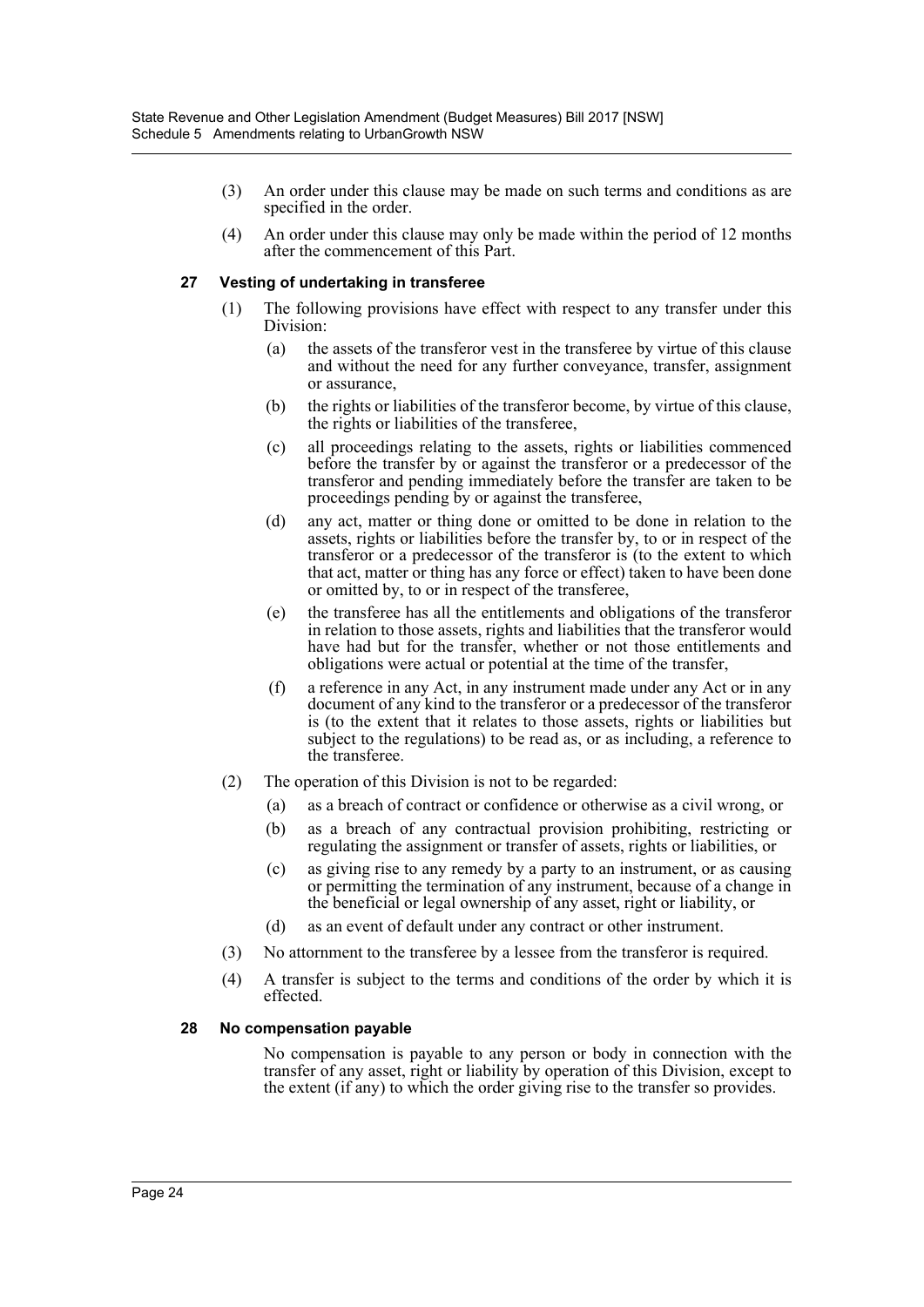#### **29 Transfer of interests in land**

- (1) An order may transfer an interest in respect of land vested in the transferor without transferring the whole of the interests of the transferor in that land.
- (2) If the interest transferred is not a separate interest, the order operates to create the interest transferred in the terms specified in the order.

#### **30 Date of vesting**

A transfer of assets, rights or liabilities takes effect on the date specified in the order that gives rise to the transfer.

#### **31 Consideration for vesting**

The responsible Minister may, by order in writing, specify the consideration on which a transfer under this Division is made and the value or values at which assets, rights or liabilities are transferred.

#### **32 State taxes not chargeable**

- (1) State tax is not chargeable in respect of:
	- (a) a transfer of any assets, rights or liabilities by operation of this Division, or
	- (b) anything certified by the responsible Minister as having been done in consequence of such a transfer (for example, the transfer or conveyance of an interest in land).
- (2) In this clause, *State tax* means application or registration fees, duty or any other tax, fee or charge imposed by any legislation or other law of the State.

#### **33 Confirmation of vesting**

- (1) The responsible Minister may, by notice in writing, confirm a transfer of particular assets, rights or liabilities by operation of this Division.
- (2) Such a notice is conclusive evidence of that transfer.

#### **Explanatory note**

Item [1] of the proposed amendments to the *Growth Centres (Development) Corporation Act 1974* makes it clear that a development corporation can enter into a contract for construction on any land with the consent of the owner of the land.

Item [2] adds 2 new areas of land to the UrbanGrowth NSW Development Corporation growth centre. Item [3] enables the transfer of Landcom staff to the UrbanGrowth NSW Development Corporation Staff Agency (a Public Service executive agency) or to the Department of Planning and Environment and enables Landcom assets, rights and liabilities to be transferred to a development corporation.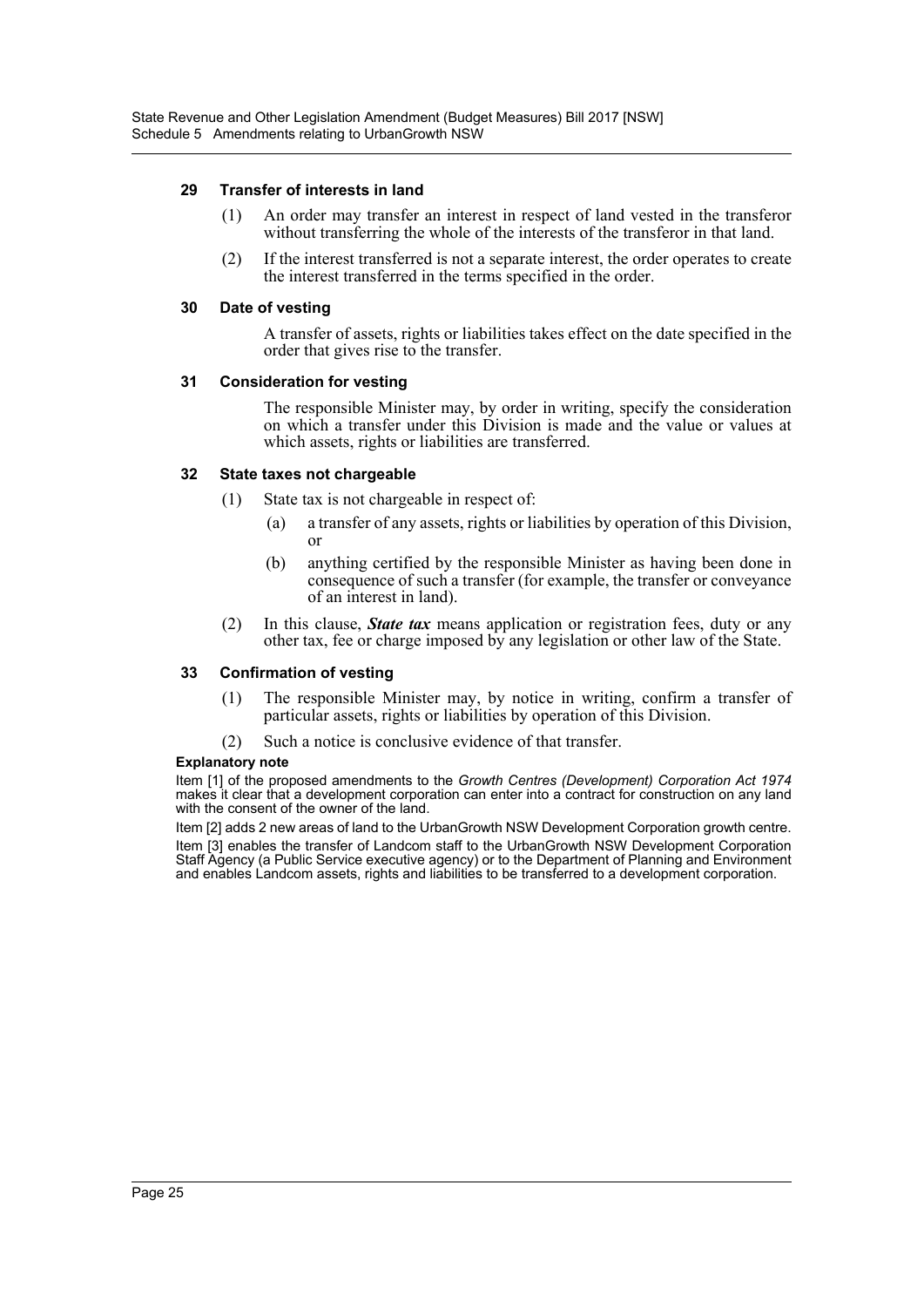# <span id="page-26-0"></span>**Schedule 6 Amendments to the Education Act 1990 No 8 relating to non-government schools financial assistance**

#### **Section 83BA**

Insert after section 83B:

#### **83BA Debt recovery arrangements relating to Commonwealth funding for schools**

- (1) If, in accordance with the Commonwealth Act, the State pays financial assistance to the relevant body for a school, the payment of the financial assistance is taken to be an arrangement between the relevant body and the State.
- (2) It is a term of any such arrangement between a relevant body and the State that if:
	- (a) the Commonwealth Minister makes a determination under section 110 (1) (a) of the Commonwealth Act that the State pay to the Commonwealth a specified amount, and
	- (b) the determination is made as a result of:
		- (i) non-compliance or a breach (as referred to in section 108 of the Commonwealth Act) by the relevant body, or
		- (ii) a payment (as referred to in section 109 (1), (2), (3) (a) or (4) of the Commonwealth Act) that was paid to the State for the relevant body,

the amount specified by the Commonwealth Minister in the determination is taken to be a debt due by the relevant body to the State and may be recovered by the State in a court of competent jurisdiction.

- (3) A debt due by a relevant body to the State under this section is payable within 7 days after the date of the determination by the Commonwealth Minister.
- (4) If a debt is due by a relevant body to the State under this section in relation to financial assistance for a school and the approval of the relevant body under Part 6 of the Commonwealth Act is no longer in force in relation to that school, the State may recover the debt from the person who held the approval immediately before it ceased to be in force.
- (5) If a debt is due by a relevant body to the State under this section, the State may assign to the Commonwealth the right to recover the debt.
- (6) A debt due by a relevant body to the State under this section is enforceable whether or not:
	- (a) any school operated by the relevant body remains open, or
	- (b) the relevant body has been, or is being, compulsorily wound up, or
	- (c) the determination referred to in subsection (2) was made before the commencement of this section, or
	- (d) the financial assistance referred to in subsection (1) was spent by the relevant body before:
		- (i) the determination referred to in subsection (2) was made, or
		- (ii) the commencement of this section.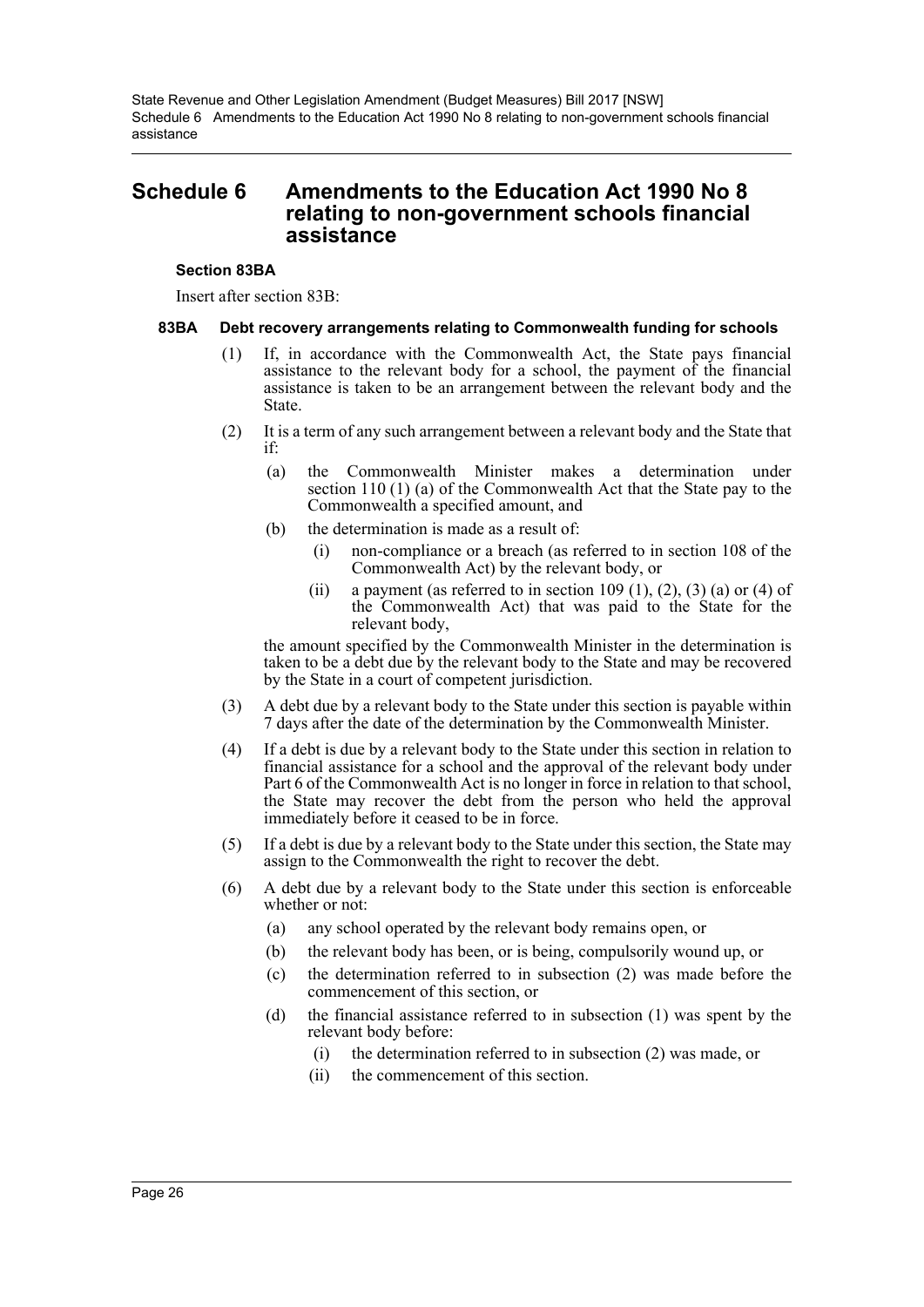(7) In this section:

*approved authority*, *block grant authority* and *non-government representative body* have the same meanings as in section 6 of the Commonwealth Act.

*Commonwealth Act* means the *Australian Education Act 2013* of the Commonwealth.

*Commonwealth Minister* means the Minister administering the Commonwealth Act.

*relevant body* for a school means the approved authority, block grant authority or non-government representative body for the school.

**Explanatory note** The proposed amendment to the *Education Act 1990* enables the State to recover or assign to the Commonwealth a debt owed by the State to the Commonwealth in relation to financial assistance provided by the Commonwealth to a non-government school.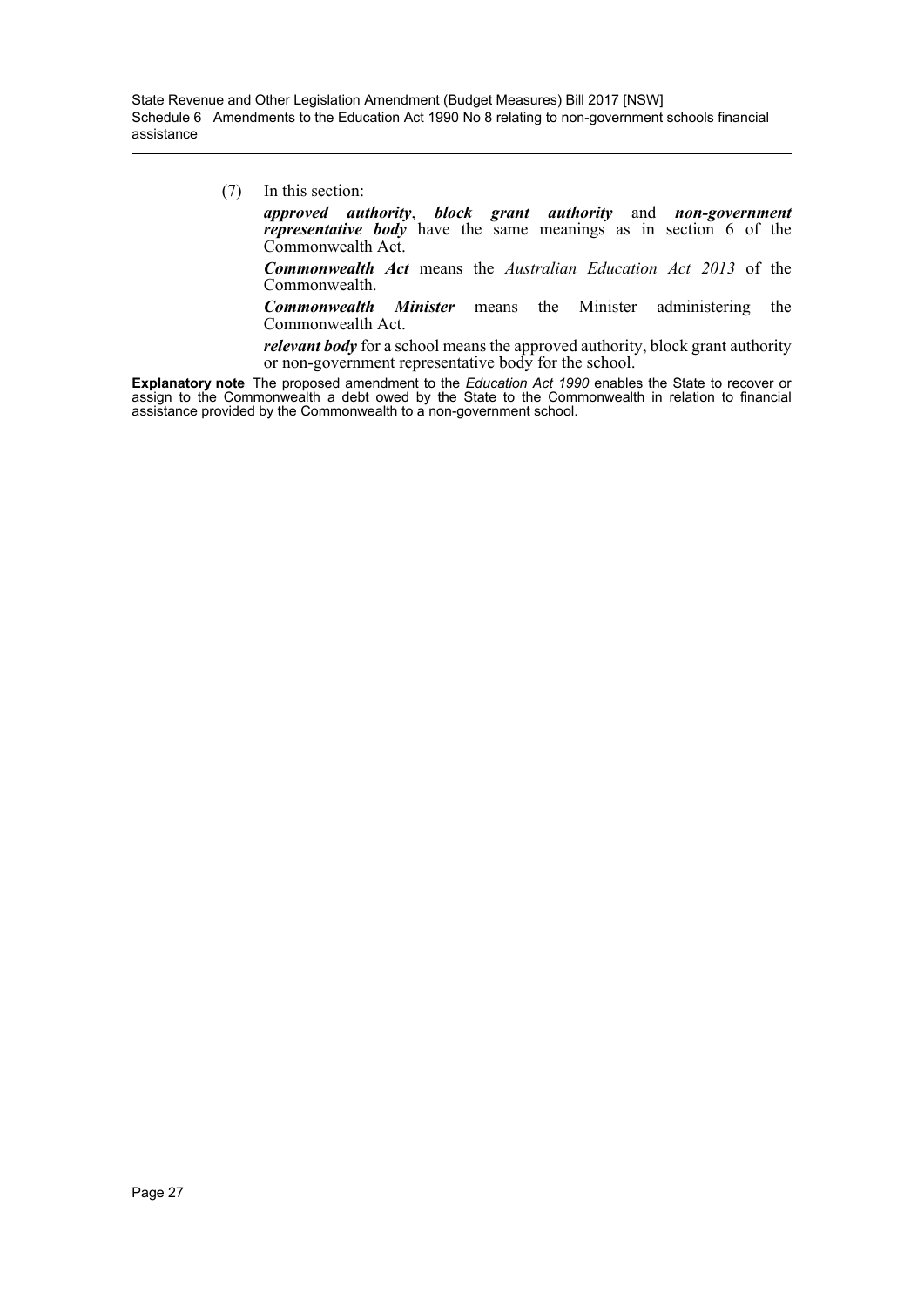State Revenue and Other Legislation Amendment (Budget Measures) Bill 2017 [NSW] Schedule 7 Amendments to the Greater Sydney Commission Act 2015 No 57 relating to district commissioners

# <span id="page-28-0"></span>**Schedule 7 Amendments to the Greater Sydney Commission Act 2015 No 57 relating to district commissioners**

#### **[1] Schedule 3 Sydney planning panels**

Omit ", one of whom is to be a District Commissioner" from clause 2 (1) (a).

#### **[2] Schedule 3, clause 2**

Omit clause 2 (4). Insert instead:

- (4) One of the State members of a Sydney planning panel is to be appointed by the Minister as chairperson of the panel. The Minister is required to obtain the concurrence of the Local Government and Shires Association of New South Wales to the appointment unless:
	- (a) the Association fails to notify its concurrence or refusal to concur within 21 days of being requested to do so by the Minister, or
	- (b) the Association has refused to concur in 2 different persons proposed by the Minister for appointment.
- (4A) The same person may be appointed as a member (including as the chairperson) of different Sydney planning panels.

## **[3] Schedule 3, clause 4**

Omit the clause.

**[4] Schedule 3, clause 12 (1) (c)**

Omit "or the Commission".

## **[5] Schedule 4 Savings, transitional and other provisions**

Insert at the end of the Schedule:

# **Part 2 Provision consequent on State Revenue and Other Legislation Amendment (Budget Measures) Act 2017**

#### **2 Replacement of District Commissioners as chairpersons of Sydney planning panels**

- (1) In this clause: *amending Act* means the *State Revenue and Other Legislation Amendment (Budget Measures) Act 2017*.
- (2) A District Commissioner ceases to be a member of a Sydney planning panel on the appointment by the Minister, after the commencement of the amendments made to Schedule 3 by the amending Act, of a State member as chairperson of the panel.